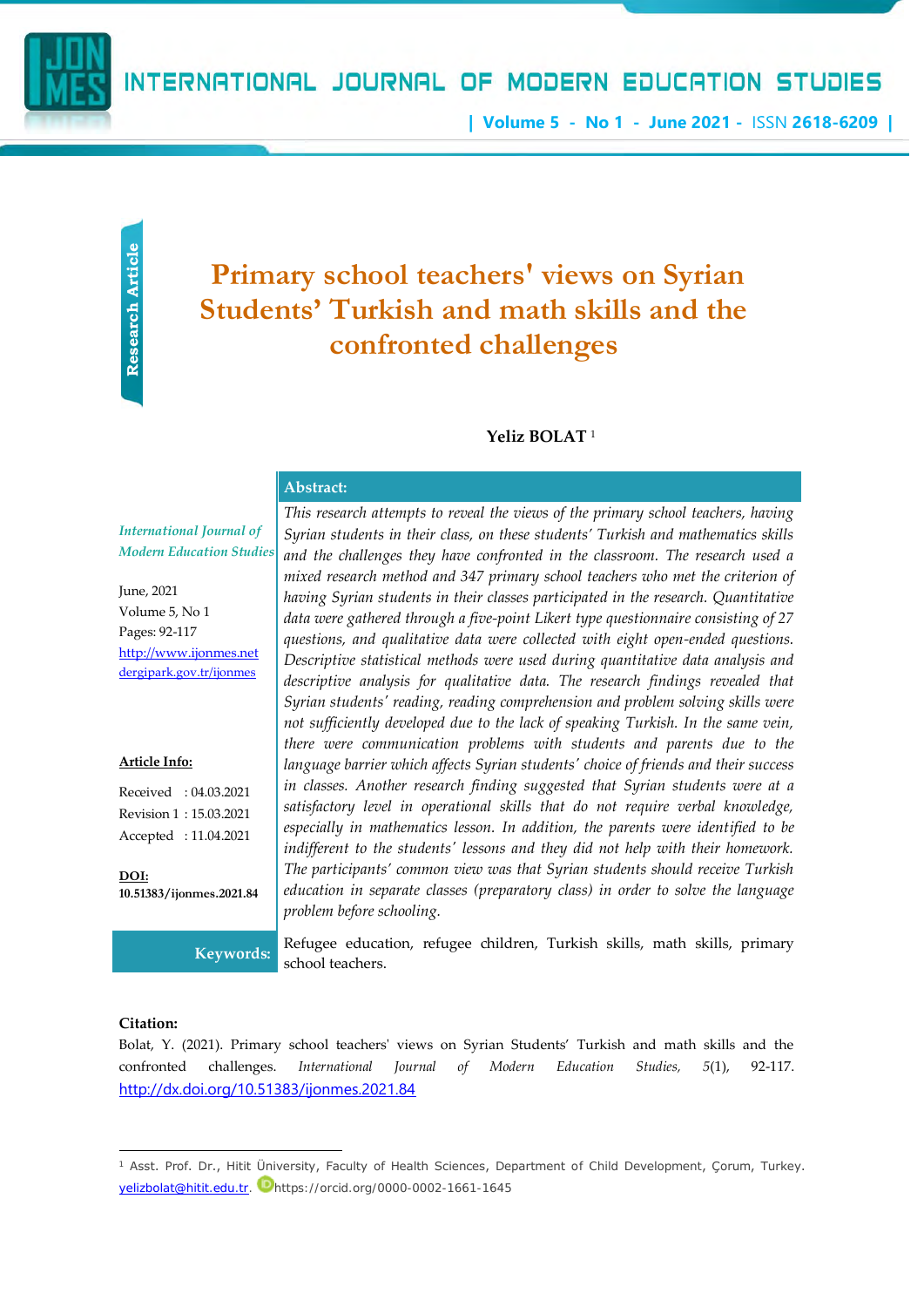#### **INTRODUCTION**

Due to reasons such as famine, hunger, civil war, human rights violations, economic and political problems in the world, people leave their countries and migrate to other countries. Therefore, the lives of children uprooted from their countries are interrupted and various problems such as abduction, rape, early marriage, child labor, and staying away from school are encountered (Boyden, de Berry, Feeny, & Hart, 2002; McBrien, 2005). Education serves as one of the substantial factors in restoring the feeling of normalcy and returning to a normal life for children who have been uprooted from their country (Peterson, 2011, Talbot, 2015). Besides, education is required to build a peaceful future and to gain a hopeful approach about the future (Sinclair, 2001; IIEP-UNESCO, 2011; Talbot, 2015). The United Nations High Commissioner for Refugees (UNHCR) (2000) states that education is not only a profound human right, but also one of the fundamental factors for the healing of refugee children. In this regard, it is essential for refugee children to have educational opportunities.

# *Second language acquisition and identity*

Refugee children need language support so that they can communicate with others, learn the language of the host country and develop a sense of belonging. Language is a factor that can support or prevent the integration of refugee children (Cerna, 2019). Refugee children often attach importance to the acquisition of that country's language for their future success in the new country (Pryor, 2001). However, language proficiency may vary significantly across different dimensions. For instance, children may be competent at colloquial and spoken language, while they may be far behind in academic language (McBrien, 2005). Cummins (1981) explained this by advocating that Basic Interpersonal Communication Skills (BICS) and Cognitive / Academic Language Proficiency (CALP) are qualitatively different skills. Cummins (1981) stated that BICS includes skills such as pronunciation, basic vocabulary and grammar that are needed in everyday communication situations. Most refugee students can rapidly develop these skills in about two years after the first exposure to the second language. Cognitive Academic Language Proficiency (CALP) focuses on proficiency in the academic language or language used in the classroom in various content areas. In addition to language acquisition, students need to develop skills such as comparing, classifying, synthesizing, evaluating, and inferring during the development of academic competence. Therefore, it takes at least five years for students who acquire a second language to develop the CALP. Language skills are essential not only for academic success, but also for students with immigrant or refugee backgrounds to develop a sense of school belonging (Cerna, 2019). It may be useful to encourage refugee students to express their opinions and participate in class discussions in order to help them form their personal identity (Mosselson, 2006).

Creating and reconstructing identity plays a significant role in the integration of refugee students into schools and communities. Schools are places for socialization and thus

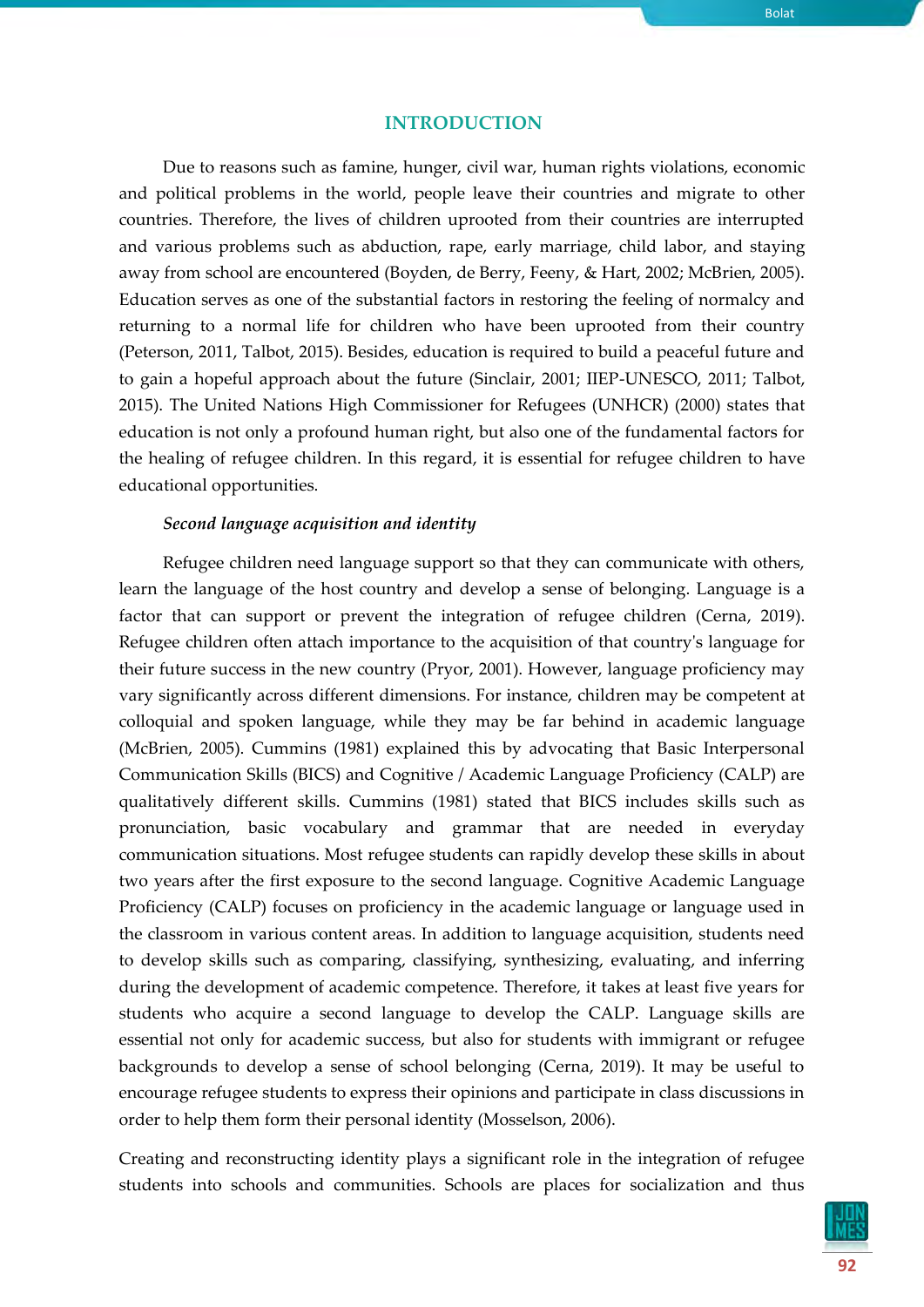having a responsibility to help refugee students understand the new country and become a part of it (Kaprielian-Churchill, 1996). If refugee students cannot balance their own culture with that of the host country, it may be difficult for them to adapt to the new country (Nakeyar, Esses, & Reid, 2017). Therefore, combining the culture of the host country with their own culture is paramount in the refugee students' adaptation and learning process (Kaprielian-Churchill, 1996).

## *Models of refugee education and applications in Turkey*

The increasing refugee or asylum-seeking population due to these forced migrations entails the countries to take measures and develop education policies. In this regard, countries have adopted different integration models to ensure the integration of migrants and refugees. Assimilation and multiculturalism models are two main models among these models (Choquet, 2017). The assimilation model is built on a universalist policy that attributes the same rights to everyone regardless of their differences, based on the principle of equal dignity for its citizens considering cultural and religious differences (Choquet, 2017). The multicultural model, on the other hand, is based on a policy of difference based on a universalist assumption: all citizens should have the right to live according to their culture and religion (Choquet, 2017). The aim of both models is to ensure that all citizens are equal, but differ in the way they are encouraged.

In this context, countries embrace three different models to adapt refugee students to their current education system (Tsioupis & Paida, 2020). The first of them is a separate site, where refugee students are placed for different periods, and a separate school model (Nilsson & Bunar, 2016; Short, 2002; Short & Boyson, 2012). While this model is implemented for middle school and high school students in the USA and at the local level (in Malmö city) in Sweden for refugees aged 13-15. The second model used especially for 7-9-year-old refugee students is Direct Immersion model, in which students are directly admitted to the current education system (Nilsson & Bunar, 2016). In this model, the new student is directly placed in one of the existing classes, with or without the support of second language (Nilsson & Bunar, 2016). The third model for refugees is a separate classroom or in-school program. In this model, students who have insufficient language skills to participate in normal classes are taught in a class called transition class, preparatory class, or admission class (Nilsson & Axelsson, 2013; Short, 2002; Short & Boyson, 2012). According to the European Commission report published in 2019, 42 European countries adopted the separate classroom model for the students with migrant background (Cited in: Tsioupis & Paida, 2020).

The separate model is put into force for primary and secondary school students in Turkey by establishing "Temporary Training Centers" (TTC) (Human Rights Watch, 2015; Nilsson & Bunar, 2016; Short, 2002). A model of separate sites, Temporary Training Centers in Turkey (TTC) were opened inside and outside the camps in the Syrian border provinces. A program of Arabic and Turkish education was implemented in these centers.

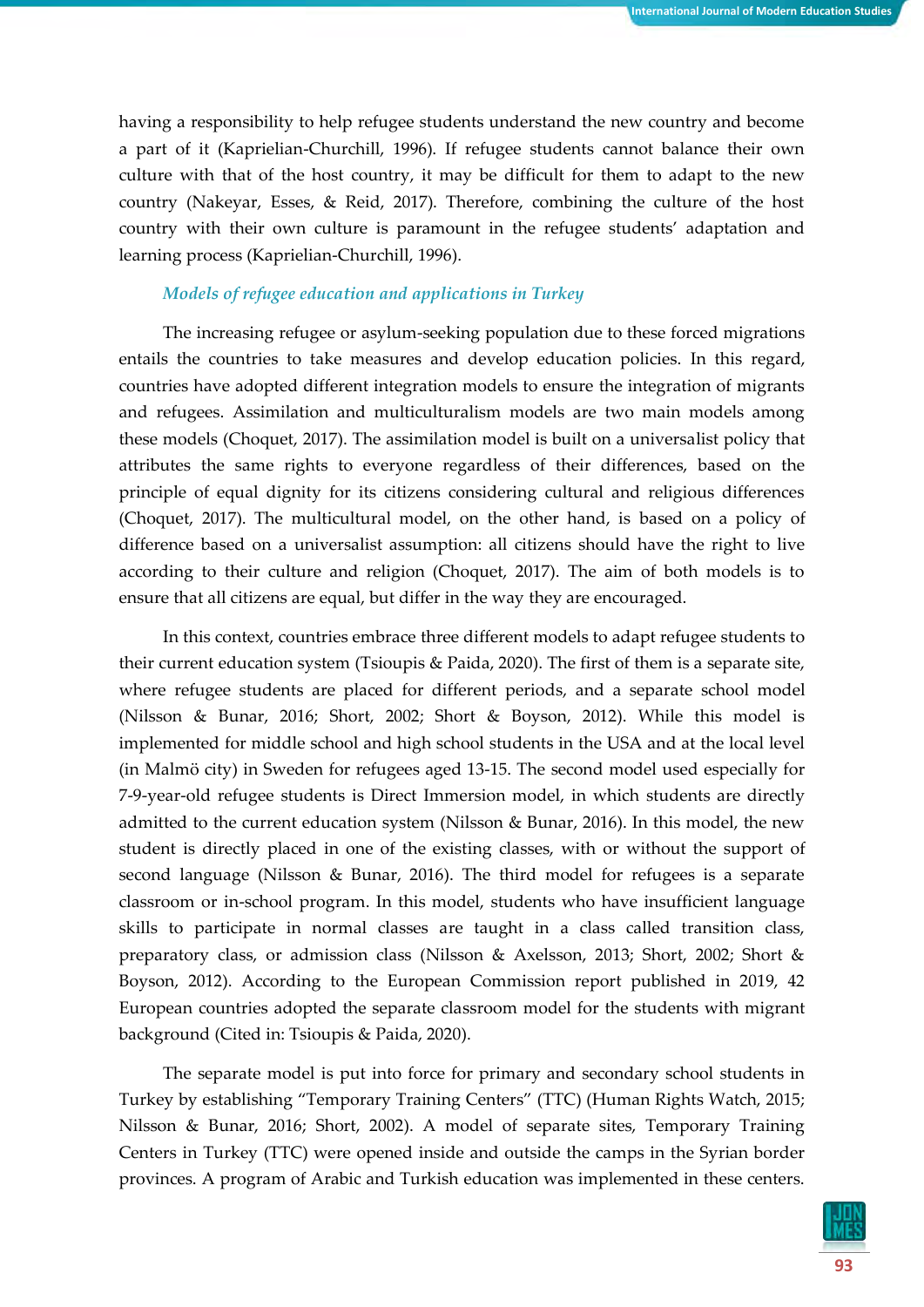The opening of these centers was later left to the approval of the governorships (MoNE, circular numbered 2014/21) and their number was increased. However, Project on Promoting Integration of Syrian Kids into the Turkish Education System (PIKTES) was implemented in 2016 with a view to adapting refugee students to the education system and help them learn languages. Thanks to this project, the number of students enrolled in public schools increased, the need for TTCs decreased and these centers started to close. School age children in Turkey are given the right to register directly to the state schools (Ministry of Education, Circular No. 2014/21) and placed in an appropriate class considering their age, and the second model was applied. According to the Immigration Administration General Directorate of September 2020 data, there are 1.197.124 Syrian school children in Turkey (5-17 years). 770.924 of these children are enrolled in the eschool affiliated to MoNE and FSIMS (Foreign Student Information Management System) (General Directorate of Lifelong Learning, 2021). These data indicate that direct immersion model is widely used in Turkey. Adaptation classes were opened in schools in Turkey within the scope of PIKTES in order to ensure the adaptation of refugee students to the education system and to help them learn a language (MoNE, circular 2019/15). Adaptation classes can be opened with at least ten students at each grade level, if there are no ten students, the multigraded class is provided as such: 3th and 4th grades in primary schools; 5th and 6th grades; 7th and 8th grades in secondary schools (MoNE, 2019/15 circular). Turkish teachers are assigned in these adaptation classes and these teachers conduct Turkish lessons. Branch teachers are assigned for other branch courses, but if there is no branch teacher, Turkish teachers also carry out the branch courses (MoNE, 2019/15 circular).

#### *Problem statement*

Different models used around the world and in Turkey facilitate refugee students to adapt to the current education system and to reach the school. However, the studies conducted on the education of refugee or asylum-seeking children demonstrate that these children also encounter various obstacles and problems when they reach school (Aldaraghmeh, 2020; Aydın & Kaya, 2019; Avcı, 2019; Block, Cross, Riggs & Gibbs, 2014; Boylu & Işık, 2020; Gencer, 2017; McBrien, 2005; Taylor & Sidhu, 2012). Of all the problems, the language barrier is the leading one (Aydın & Kaya; 2015; Bosswick & Heckmann, 2006; Dolapçıoğlu & Bolat 2019; Human Rights Watch, 2015; Khawaja, & Howard, 2020; Özkale & Yanpar-Yelken, 2020; Papapostolou, Manoli & Mouti , 2020; Ünal, Taşkaya, & Ersoy, 2018; Yohani, 2010). In addition to language problems, refugee students have various problems such as academic failure (Çelik, 2019; Khawaja, & Howard, 2020; Yurdakul & Tok, 2018), peer problems (Samara, El Asam, Khadaroo, & Hammuda 2019), adaptation problems (Dolapçıoğlu & Bolat 2019; Gün & Baldık, 2017; Lerner 2012; Levent & Çayak, 2017; Samara et al., 2019; Uzun & Bütün, 2016), discrimination (Heckmann,2008; Levent & Çayak, 2017; Mcbrein, 2005; Uzun & Bütün, 2016) and non-communication (Aydın & Kaya; 2015; Çimşir & Baysal 2020; Dolapçıoğlu & Bolat, 2019; Gün & Baldık,

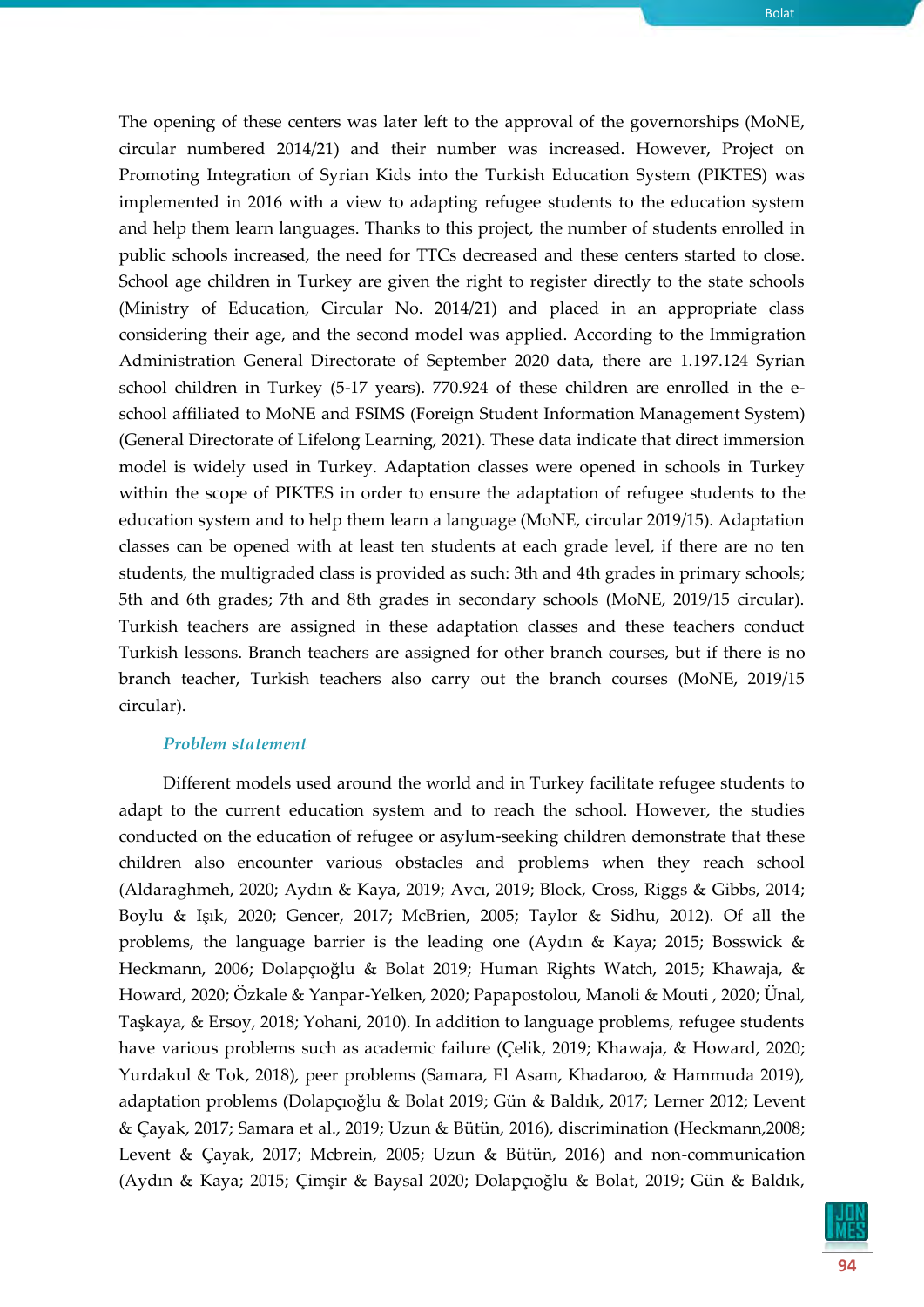2017; Levent & Çayak, 2017; Uzun & Bütün, 2016). Besides, studies showed that refugee students had low Turkish language proficiency and experienced problems in their reading and reading comprehension skills, which negatively affects their academic achievement (Aydın & Kaya, 2015; Aykırı, 2017; Boylu & Işık, 2020; Çimşir & Baysal, 2020; Hamilton, Lunenburg, Slate & Barners, 2021; Stathopoulou and Dassi, 2020). Some of the researches revealed that parents, just as refugee students, also had problems in communicating and supporting their children due to the language barrier (İstanbul Bilgi University Children's Studies Unit (ÇOÇA), 2015; Oikonomidoy & Karam, 2020; Tsioupis, & Paida, 2020).

Schools need to take some precautions and interventions in order to solve or minimize these problems and to ensure students' learning. Still, no improvement was observed in some of the refugee students' academic achievement despite the measures (Kaplan et al., 2016). If students are not progressing with the attempts made in such situations, the issues need to be revised and evaluated in depth (Khawaja & Howard, 2020). There is limited information about why refugee students, who perform significantly lower than expected performance and have difficulty in acquiring literacy and numeracy skills, experience difficulties in these issues (Khawaja & Howard, 2020). A review of literature indicated few studies dealing with the skills of refugees in Turkish and mathematics lessons (Aldaraghmeh, 2020; Biçer & Özaltın, 2020; Boylu & Işık, 2020; Demir & Alyılmaz, 2020; Tiryaki & Oğraş, 2020) and this subject has been found worth researching. Aldaraghmeh (2020) searched the problems of refugee students in Turkish speaking skills; Biçer and Özaltın (2020) analyzed the Turkish language skills of Syrian students and their adaptation to school; Boylu and Işık (2020) examined the situations encountered in the learning process of refugees who learn Turkish in provinces where Syrian refugees are intensely populated, and in their teaching Turkish; Demir and Alyılmaz, (2020); Tiryaki and Oğraş (2020) sought teachers' views on the teaching process of Turkish lessons to Syrian students. This research, unlike the studies mentioned above, dealt with the primary school teachers' views regarding Syrian students' Turkish and mathematics skills and the challenges they have confronted. The starting point of this research was the deficiencies and problems related to Turkish and mathematics skills that the researcher observed in the Syrian students in her classroom and school while working as a teacher at a primary school with 1906 students (405 Syrian students) in 2019. Thus, it was wondered about whether other primary school teachers with Syrian students in their class had similar problems as well, and it was considered as a topic worth researching.

## *Purpose of the study*

This research attempts to examine the primary school teachers' views on Syrian Students' Turkish and mathematics skills and the challenges they have confronted. In line with this aim, answers to the following questions were sought:

1. What are the primary school teachers' views on Syrian Students' Turkish skills?

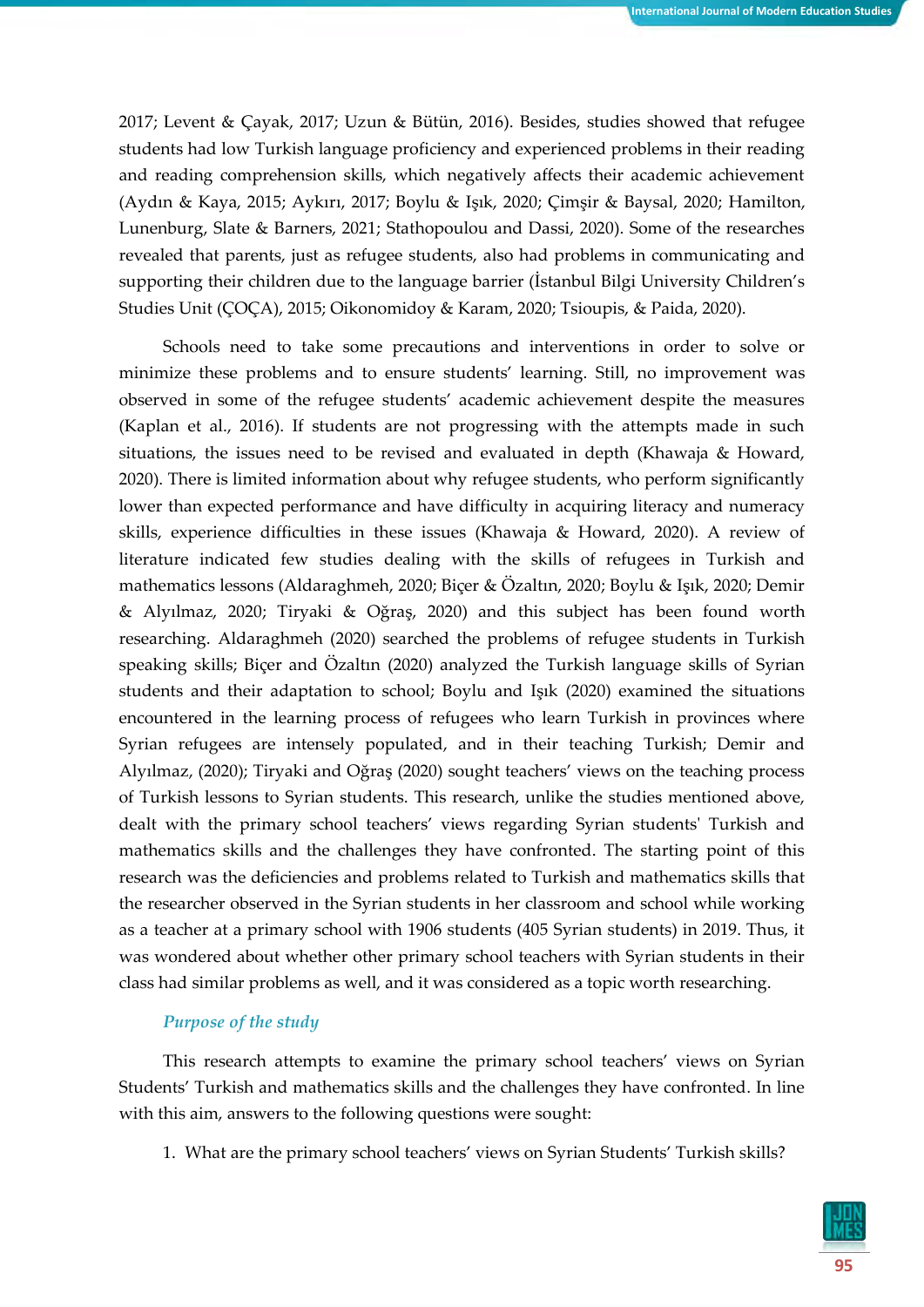2. What are the primary school teachers' views on Syrian students' math skills?

3. What are the primary school teachers' views regarding the challenges they have confronted with Syrian students in the classroom?

#### *Significance of the Study*

The research findings are paramount in terms of revealing the status of Syrian students in Turkish and mathematics lessons and finding solutions to the problems experienced on this subject. In line with unveiling the current level of Syrian students, students' needs are also identified to gain the skills of these courses. In this regard, teachers' sharing of their experiences and recommendations will serve as an example to their colleagues who teach Syrian students. The findings will provide information to schools, teachers and those concerned in order to increase the quality of education offered to Syrian students, to develop curricula and to improve their cultural adaptation as well as academic performance.

## **METHOD**

#### *Research Design*

Having a descriptive research design, the research used a mixed research method. This research method is conducted by using quantitative and qualitative methods together in line with the principles of pragmatist philosophy in order to examine the research problem comprehensively and multidimensionally (Yıldırım & Şimşek, 2016). Mixed research as a method focuses on the collection, analysis and integration of both qualitative and quantitative data; thus, it provides a better understanding of the research problem than any method used alone (Creswell & Plano Clark, 2007: cited in Creswell & Plano Clark, 2014). The reason for choosing the mixed method in this research was to obtain information from more participants regarding the level of skills that Syrian students should acquire in Turkish and mathematics lessons; the reasons why these skills are sufficient or insufficient and the problems experienced are examined in detail and in depth with qualitative data. In this regard, the research welcomed the convergent parallel design, one of the mixed research designs. This design entails that the researcher collects quantitative and qualitative data in the same phase (simultaneously), but analyzes the two data types independently, and interprets the findings together (Creswell & Plano Clark, 2014). In this research, quantitative and qualitative data weigh equally. During the data collection process, quantitative and qualitative data were collected simultaneously; the data were analyzed independently in the analysis phase, and then the findings were combined and interpreted and the results were obtained in the discussion phase (Figure 1).

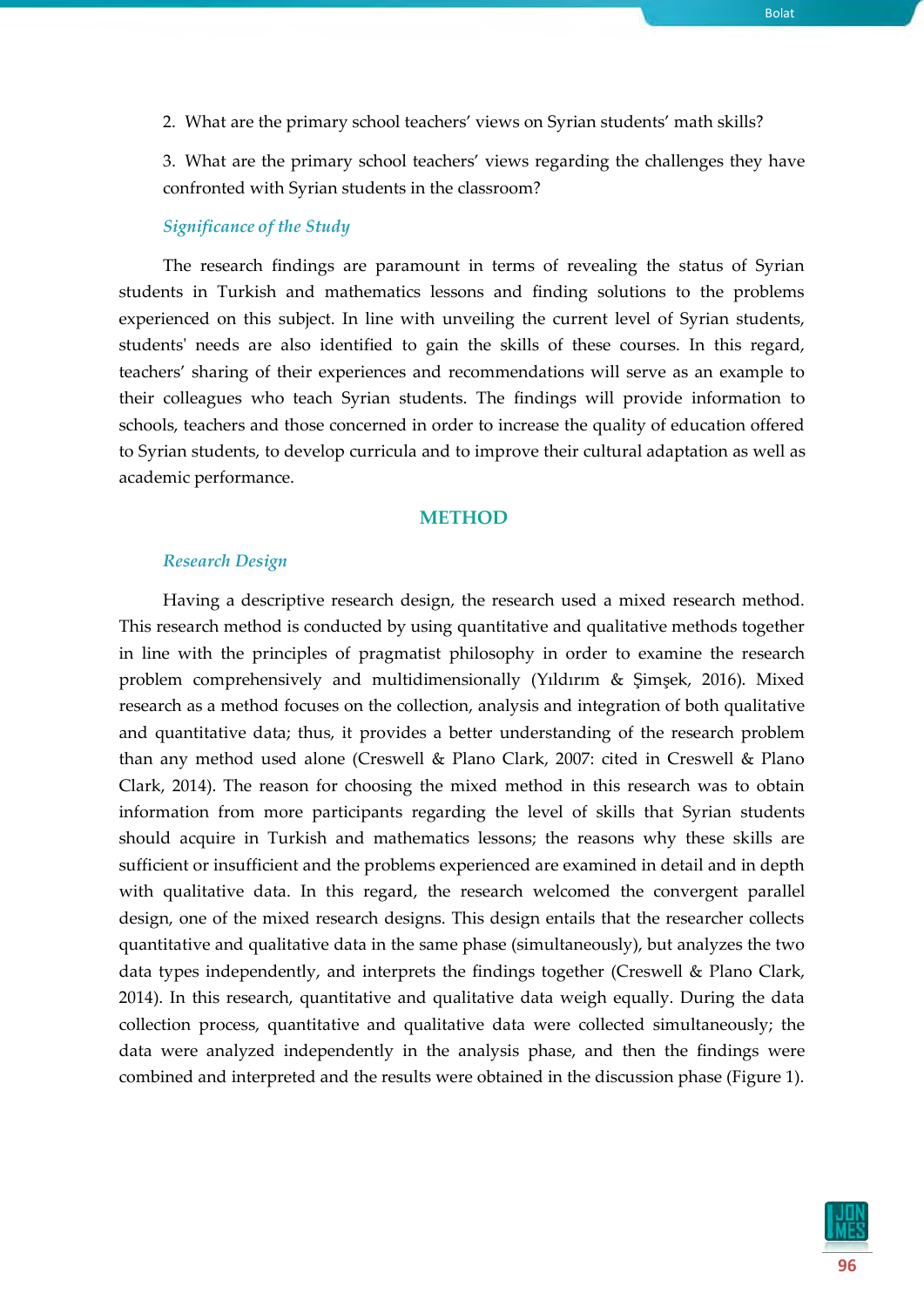

*Figure 1:* Research Process regarding Convergent Parallel Design

## *Instrumentation and data collection*

The quantitative data were obtained by administering the questionnaire called "Problems confronted by Syrian students during their educational process" to primary school teachers. The questionnaire, developed by Ergen and Şahin (2019), is a five-point Likert type and consists of 27 questions. Cronbach's Alpha reliability analysis was performed for the reliability coefficient of the data collected with the questionnaire. Cronbach's Alpha reliability analysis is used in cases where items are scored by the grading method (Can, 2018). The reliability coefficient was not included in the study conducted by Ergen and Şahin (2019). The Cronbach's Alpha reliability coefficient was determined as .65 in the present research. If the Cronbach's alpha value is 0.60 <R2 <0.80, it is considered highly reliable (Yıldız & Uzunsakal, 2018). The level of reliability indicates that the questionnaire can be used. The scoring of the questionnaire is as follows (Ergen  $\&$ Şahin, 2019):

- (a) "totally disagree" between 1.00-1.49;
- (b) "less agree" between 1.50-2.49;
- (c) " moderately agree " between 2.50-3.49;
- (d) "mostly agree" between 3.50-4.49 ;
- (e) "totally agree" between 4.5-5.00

Qualitative data were collected with 8 open-ended questions prepared by the researcher in order to obtain in-depth data and support quantitative data. For the validity of the open-ended questions, the views of two experts with doctoral degrees in educational sciences were consulted and corrections were made in line with their recommendations. The views of 30 teachers working at 15 different schools were taken in written and the collected data were analyzed through using a descriptive analysis method.

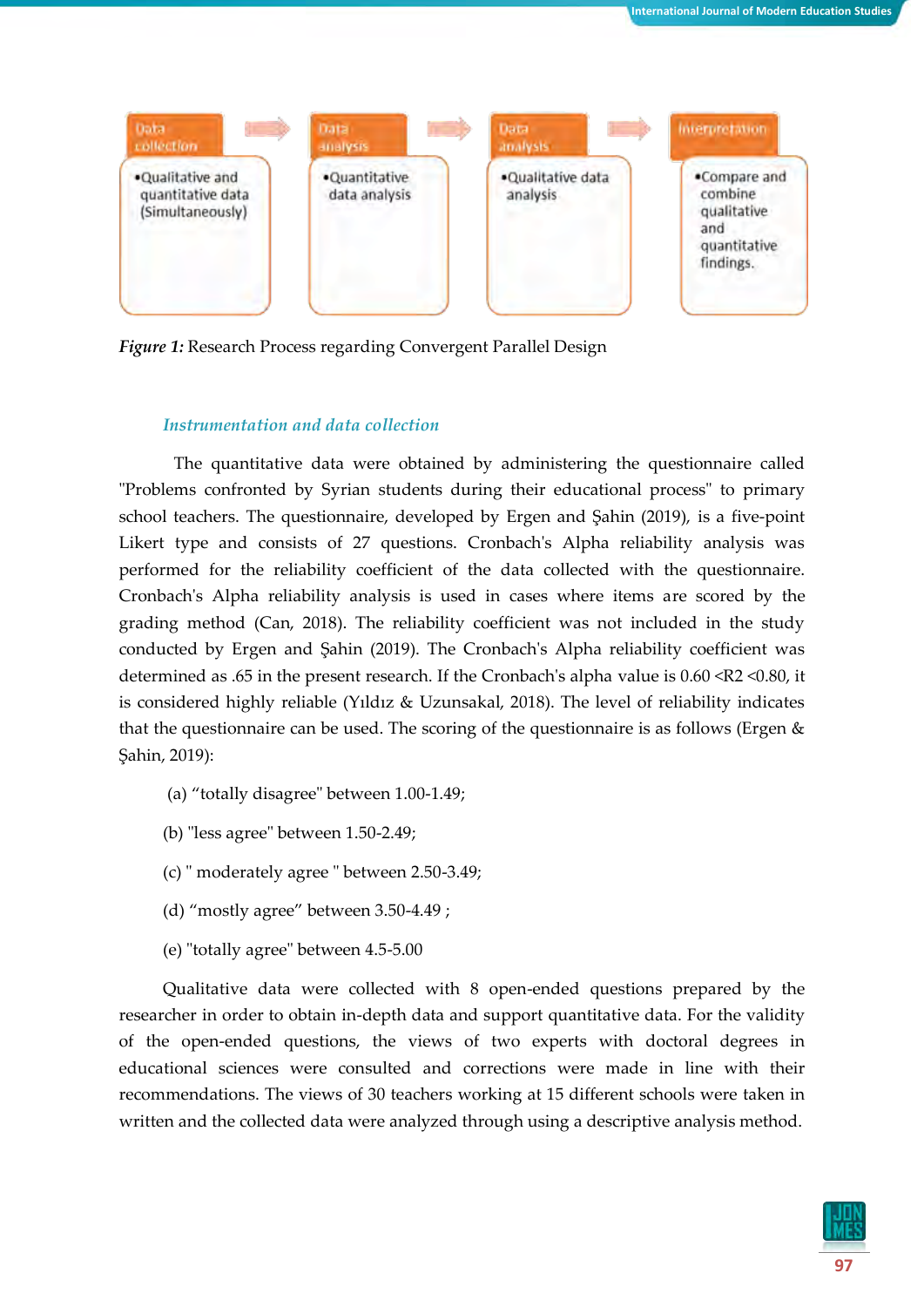#### *Participants*

This research was conducted with teachers having Syrian students in their classrooms in schools located within the central districts of Adana during the 2019-2020 academic year. Criterion sampling, one of the purposive sampling methods, was used in the research. The criteria were determined as having at least 1 Syrian student in the class and working as a teacher in the central districts of Adana. The research was conducted with 347 primary school teachers who met this criterion and who accepted to be volunteers. The current mean of the classes in which these teachers work was 27; the mean number of Syrian students in the classroom was 6. Table 1 depicts information regarding the demographic characteristics of the teachers.

Table 1

| <b>Variables</b>                               | Category                               | $\mathbf f$ | $\frac{0}{0}$ |
|------------------------------------------------|----------------------------------------|-------------|---------------|
|                                                | Female                                 |             | 70.3          |
| Gender                                         | Male                                   | 103         | 29.7          |
|                                                | $0-5$ years                            |             | 5.8           |
|                                                | 6-10 years                             |             | 7.8           |
| Seniority                                      | $11-15$ years                          |             | 23.6          |
|                                                | 16-20 years                            |             | 18.7          |
|                                                | 21 years and over                      | 153         | 44.1          |
|                                                | <b>Education Faculty</b>               |             | 70.9          |
|                                                | Faculty of Science and Letters         |             | 6.1           |
| <b>Graduation Faculty</b>                      | Other faculties with four-year license |             | 19.3          |
|                                                | Training Institute/Education College   |             | 3.7           |
|                                                | $1st$ grade                            |             | 24.8          |
|                                                | $2nd$ grade                            |             | 20.7          |
| <b>Grade Level</b>                             | 3rd grade                              |             | 29.7          |
|                                                | 4 <sup>th</sup> grade                  | 81          | 23.3          |
|                                                | Adaptation class                       | 5           | 1.4           |
|                                                | Yes                                    | 27          | 7.8           |
| Doing Postgraduate Education                   | No                                     | 320         | 92.2          |
|                                                | Yes                                    | 177         | 51.0          |
| <b>In-Service Training for Syrian Students</b> | No                                     | 170         | 49.0          |

*Demographic Information regarding Teachers (N = 347) (Quantitative Part)*

Table 1 demonstrates that 244 are females and 103 are males out of 347 teachers. 20 of these teachers had 0-5 years of seniority; 27 of them had 6-10 years; 82 of them 11-15 years; 65 of whom had 16-20 years and 153 of them 21 years or over seniority. 246 of the teachers graduated from education faculties, 21 from science and letters faculties, 67 from others with four-year license, and 13 from training institutes or Education colleges. Considering the grade levels, 86 of the teachers taught the first classes; 72 of them the second classes; 103 of them the third classes; 81 of them the fourth and 5 of whom taught the adaptation

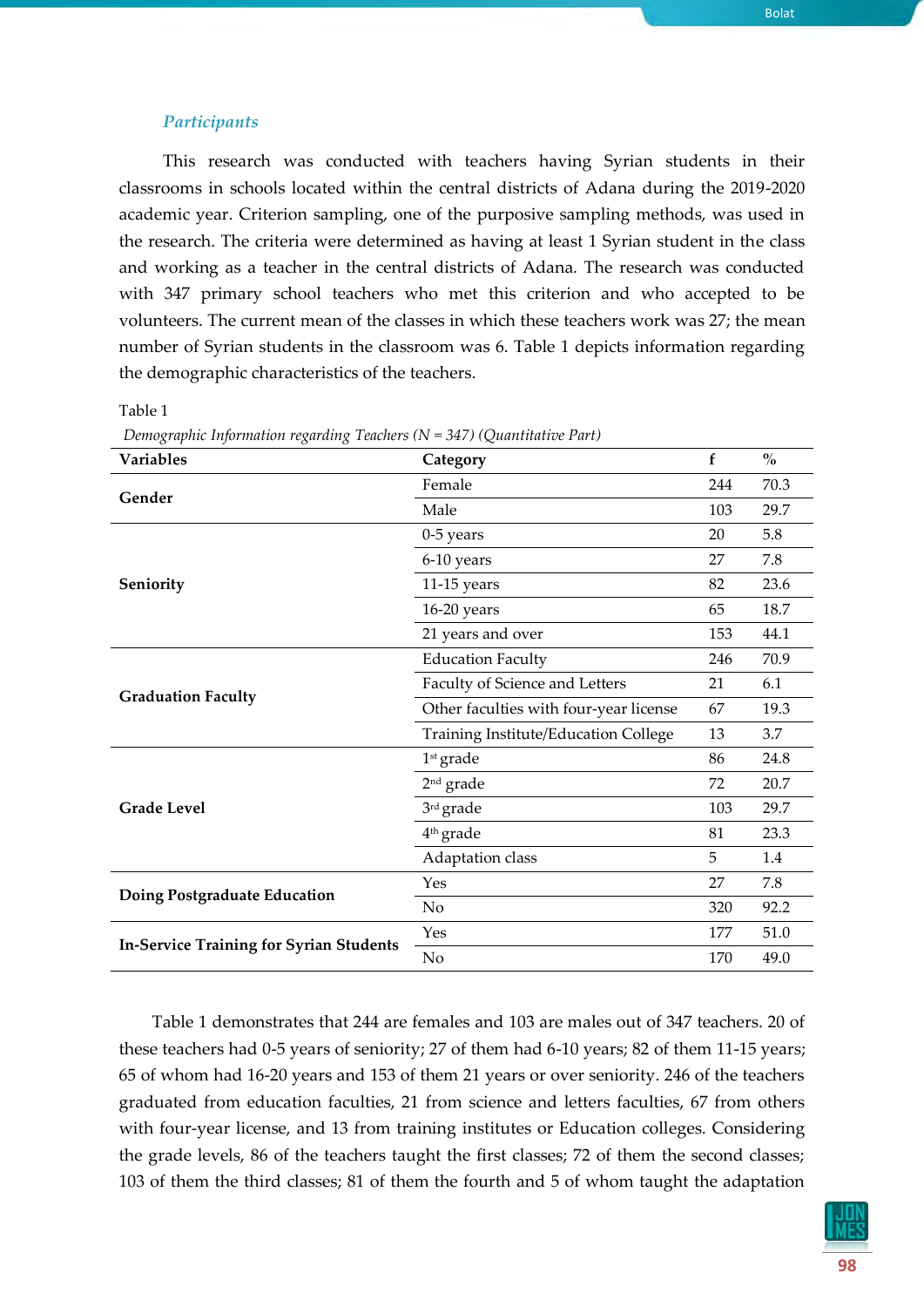classes. While 27 of these teachers received postgraduate education, 177 of them participated in in-service training for Syrian students.

The distribution of teachers' gender, seniority, graduation faculty, grade level, postgraduate education and in-service training for Syrian students was taken into account with a view to reflecting the diversity of the participants for quantitative data at a maximum level. Table 2 displays the demographic characteristics regarding the teachers from whom qualitative data were gathered through open-ended questions.

Table 2

| <b>Variables</b>                               | Category                                    | f              | $\mathbf{0}_{\mathbf{0}}^{\prime}$ |
|------------------------------------------------|---------------------------------------------|----------------|------------------------------------|
| Gender                                         | Female                                      | 16             | 53.3                               |
|                                                | Male                                        | 14             | 46.7                               |
|                                                | $0-5$ years                                 | $\overline{4}$ | 13.3                               |
|                                                | 6-10 years                                  | 1              | 3.3                                |
| Seniority                                      | $11-15$ years                               | 8              | 26.7                               |
|                                                | $16-20$ years                               |                | 13.3                               |
|                                                | 21 years and over                           | 13             | 43.3                               |
|                                                | <b>Education Faculty</b>                    | 20             | 66.7                               |
|                                                | Faculty of Science and Letters              | $\overline{2}$ | 6.7<br>16.7<br>10.0                |
| <b>Graduation Faculty</b>                      | Other faculties with four-year license      | 5              |                                    |
|                                                | <b>Training Institute/Education College</b> | 3              |                                    |
|                                                | $1st$ grade                                 | 5              | 16.7                               |
|                                                | $2nd$ grade                                 | 5              | 16.7                               |
| <b>Grade Level</b>                             | 3rd grade                                   | 12             | 40.0                               |
|                                                | 4 <sup>th</sup> grade                       | 4              | 13.3                               |
|                                                | Adaptation class                            | $\overline{4}$ | 13.3                               |
|                                                | Yes                                         | 3              | $10.0\,$                           |
| Doing Postgraduate Education                   | N <sub>o</sub>                              | 27             | 90.0                               |
|                                                | Yes                                         | 18             | 60.0                               |
| <b>In-Service Training for Syrian Students</b> | No                                          | 12             | 40.0                               |

*Demographic information regarding teachers (Qualitative Part) (N = 30)*

Table 2 depicts that the qualitative data were gathered from 16 female teachers and 14 male teachers. 4 of these teachers had 0-5 years of seniority; 1 of them had 6-10 years; 8 of them 11-15 years; 65 of whom had 16-20 years and 13 of them 21 years or over seniority. 20 of the teachers graduated from education faculties, 2 from science and letters faculties, 5 from others with four-year license, and 3 from training institutes or Education colleges. Considering the grade levels, 5 of the teachers taught the first classes; 5 of them the second classes; 12 of them the third classes; 4 of them the fourth and 4 of whom taught the adaptation classes. While 3 of these teachers received postgraduate education, 18 of them participated in in-service training for Syrian students.

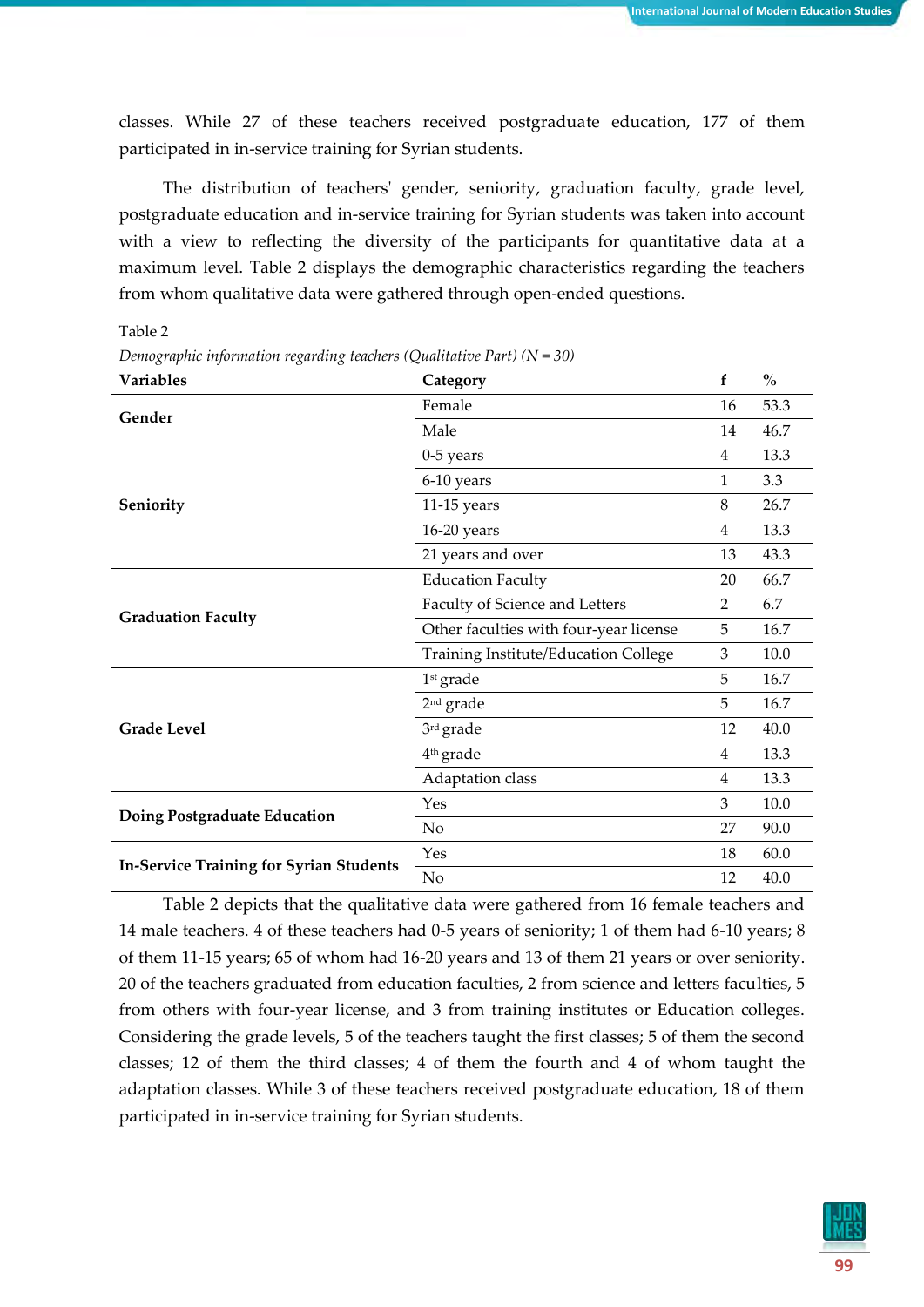## *Data Analysis*

Descriptive statistical methods were used during quantitative data analysis. Descriptive analysis was preferred in the analysis of qualitative data obtained from openended questions. In descriptive analysis, the collected data are analyzed, summarized and interpreted by taking into account the predetermined themes (Yıldırım & Şimşek, 2016). In this regard, a framework was initially created for analyzing the data based on open-ended questions; themes were determined in line with this framework. Afterwards, the data were read, coded and organized according to the thematic framework. The elicited data were supported by direct quotations and explained through making associations and comparisons among the findings.

*Ethics Committee Certificate:* This study was approved by the Hitit University Ethics Committee with the decision dated 27.02.2020 and numbered 2020-14.

## **RESULTS**

This section covers the findings related to the quantitative and qualitative data analysis.

#### *Findings regarding quantitative data*

The descriptive analysis results of the primary school teachers' responses are presented in Table 3.

#### Table 3

Descriptive Analysis Results related to Questionnaire Items

| <b>Items</b>                                                                             | $\overline{X}$ | S    |
|------------------------------------------------------------------------------------------|----------------|------|
| I think Turkish reading comprehension skills are sufficient.                             | 1,93           | 0,96 |
| I think Turkish writing skills are sufficient.<br>2.                                     | 2,12           | 0,96 |
| I think Turkish listening comprehension skills are sufficient.<br>3.                     | 2,05           | 0,92 |
| I think Turkish speaking skills are sufficient.<br>4.                                    | 2,20           | 0,86 |
| I think problem solving skills are sufficient in math class.<br>5.                       | 2,21           | 1,00 |
| 6. I observe they have problems in one-to-one studying.                                  | 3,32           | 1,11 |
| 7. I observe that elder students have adaptation problems.                               | 3,82           | 1,12 |
| 8. I observe that they use violence among themselves.                                    | 3,72           | 1,27 |
| 9. I observe that they use mutual violence with Turkish students.                        | 3,13           | 1,25 |
| 10.I observe that their games include violence.                                          | 3,40           | 1,31 |
| 11.I observe that Syrian students choose their friends among themselves.                 | 3,91           | 1,09 |
| 12.I observe that they are more absent than other students.                              | 3,75           | 1,28 |
| 13.I think that the material available in the school (projection etc. equipment) is 3,06 |                | 1,37 |
| sufficient for visual expression.                                                        |                |      |
| 14.I think the financial resources of the school are sufficient.                         | 1,88           | 1,04 |

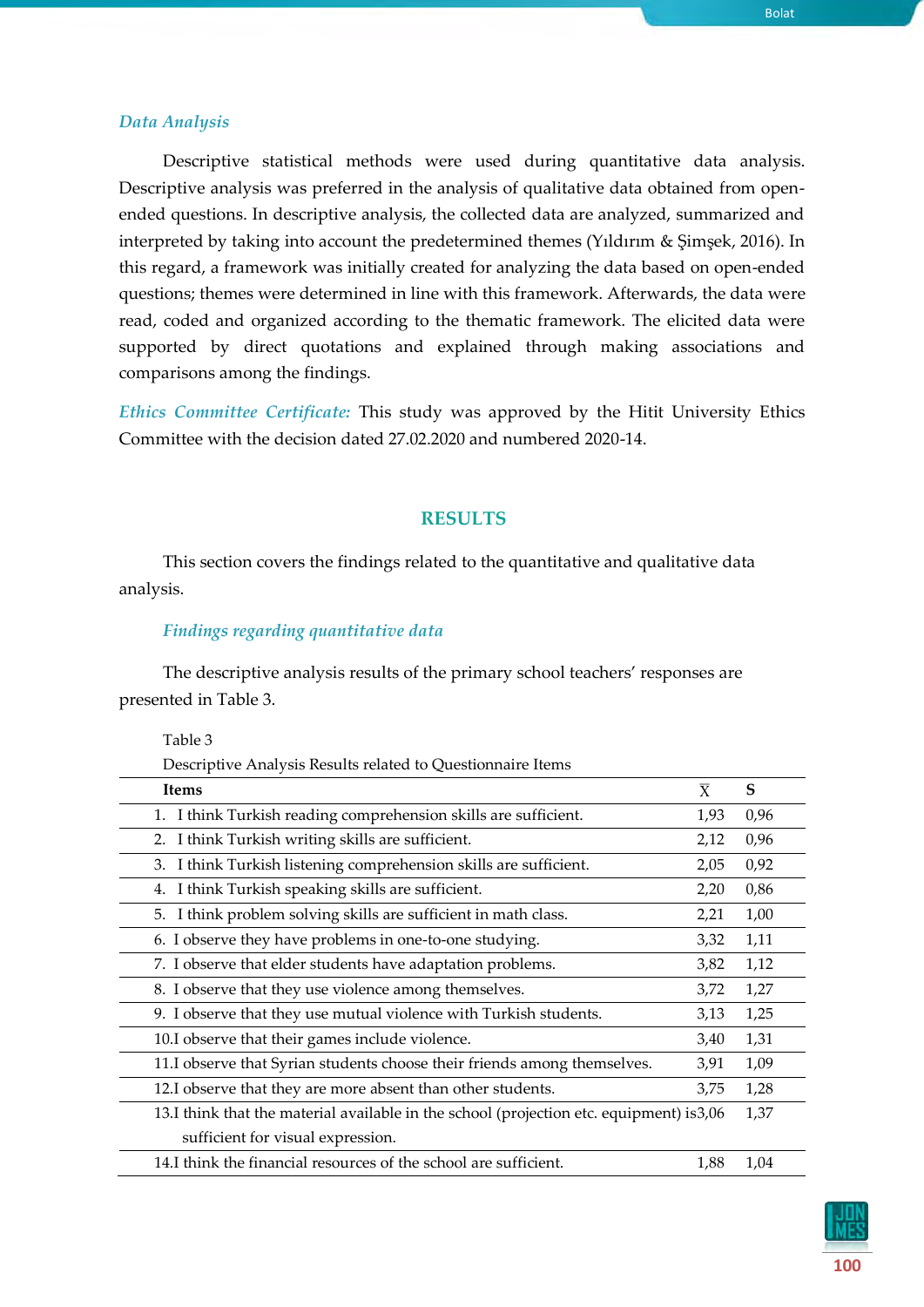| 15.I think the financial participation of parents is sufficient.                 | 1,68 | 0,92 |
|----------------------------------------------------------------------------------|------|------|
| 16.I think the participation of parent meetings is sufficient.                   | 1,93 | 0,97 |
| 17.I think parents take care of their students enough.                           | 1,86 | 0,87 |
| 18.I observe that parents use violence against their children.                   | 2,52 | 1,9  |
| 19.I think parents' Turkish knowledge is sufficient.                             | 1,47 | 0,78 |
| 20.I think parents are helpful enough with their children's homework.            | 1,49 | 0,72 |
| 21.I think Syrian guides are sufficient.                                         | 2,19 | 1,17 |
| 22.I think the activities of the school guidance service are sufficient.         | 3,01 | 1,19 |
| 23.I think Syrian students should receive education in separate classes.         | 3,72 | 1,38 |
| 24.I think it would be appropriate to include parents in parent education.       | 4,47 | 0,83 |
| 25.I think it would be appropriate to create funds by transferring resources to  | 4,20 | 1,15 |
| schools.                                                                         |      |      |
| 26.I think it is appropriate to combine with other classes after mainstreaming.  | 3,84 | 1,26 |
| 27.I think it is appropriate for the elder ones to receive education in separate | 4,14 | 1,08 |
| classes.                                                                         |      |      |

Table 3 displayed the mean of the questionnaire items, indicating that the questionnaire items were not responded at the level of "totally agree" and "totally disagree". The teachers were identified to less participated in I1, I2, I3, I4, I5, I14, I15, I16, I17, I19, I20, I21; while they participated in I6, I7, I8, I9, I10, I11, I12, I13, I18 and I22 at a medium level; lastly, they mostly participated in I23, I24, I25, I26 and I27. Accordingly, teachers were of the view that Syrian students' Turkish reading comprehension, writing, listening comprehension, speaking skills and their problem solving skills in math lesson were insufficient. Besides, the findings suggested that teachers did not consider the financial resources of the school, the financial participation of the parents, the participation of parents in the meetings, the parents' help with their students and their homework, and the Syrian guides sufficient. As is observed in Table 3, teachers stated that Syrian students have problems in one-to-one studying and that elder students have adaptation problems; Syrian students use violence among themselves and with Turkish students and their games include violence; parents use violence against their children. The teachers also noted that Syrian students choose their friends among themselves, they are more absent than Turkish students and school guidance services are sufficient. The teachers also mentioned that Syrian students and elder students should receive education in separate classes, that they could be combined with other classes after mainstreaming, that it would be appropriate to create funds by transferring resources to schools and to include parents in parent education.

# *Findings related to Qualitative Data*

With the purpose of supporting the data collected through the questionnaire and obtaining more in-depth data, the written opinions of 30 teachers from 15 different schools were taken with eight open-ended questions, and these data were analyzed with

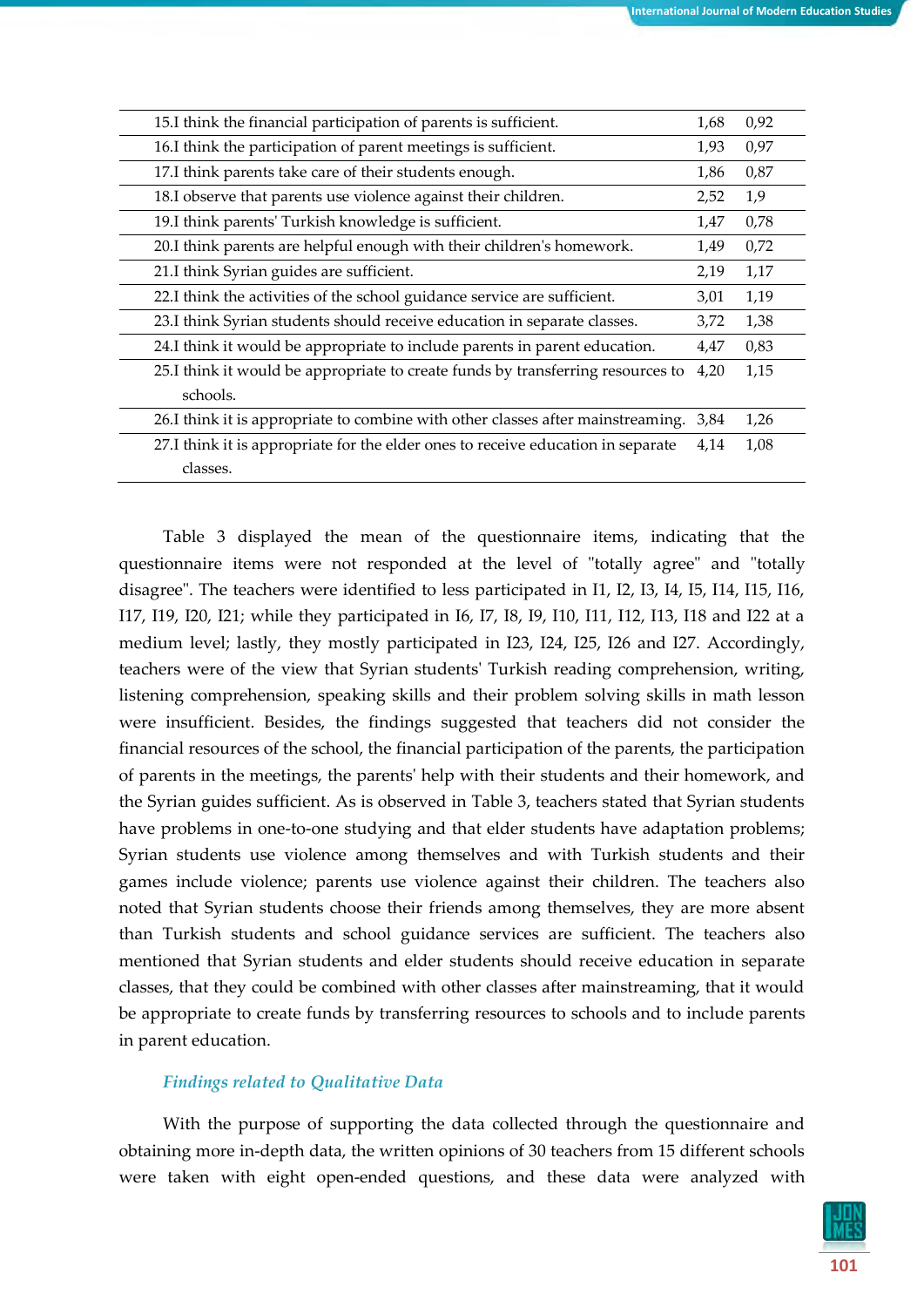descriptive analysis. The primary schools these teachers work are in the neighborhoods where families with lower socio-economic status live, and they work at public schools in the neighborhoods where Syrians mostly migrate. The class size mean of the teachers is 26, and the mean number of Syrian students in their class is 10. The families of the Syrian students live in the districts of Seyhan and Yüreğir, which are the central districts of Adana, in the neighborhoods where migrant families are settled. Some of the adults in these families are working in jobs related to their professions, some in wage jobs, while some are unemployed. These families generally have low or middle income levels.

In this section, the findings obtained from the descriptive analysis are presented according to the thematic framework based upon open-ended questions.

## *Views on reading skill*

The teachers were asked "What are your views regarding the reading skills of Syrian students in your classroom?". The responses were coded under the theme of views on reading skills and presented in Figure 2.



*Figure 2:* Teachers' views on reading skills

Upon analyzing the primary school teachers' views on Syrian students' reading skills in Figure 2, the majority of the teachers believed that Syrian students' reading skills are insufficient (f:18). In discordance with this finding, some teachers stated that there is no problem in students' reading skills (f:5), some students are good while some are insufficient (f:3). In addition, the identified problems included students' difficulty in combining sounds (f:2) and incorrectly vocalizing letters (f:1). The teachers contemplated that the biggest reason why the students' reading skills are insufficient and undeveloped is due to lack of using Turkish language (f:11). Moreover, the lack of parental support, the duration of students' residence in Turkey, their preference not to use Turkish out-of-school and receiving education in the same classes with the students at different levels were identified to affect students' reading skills. Some of the teachers expressed their views as follows:

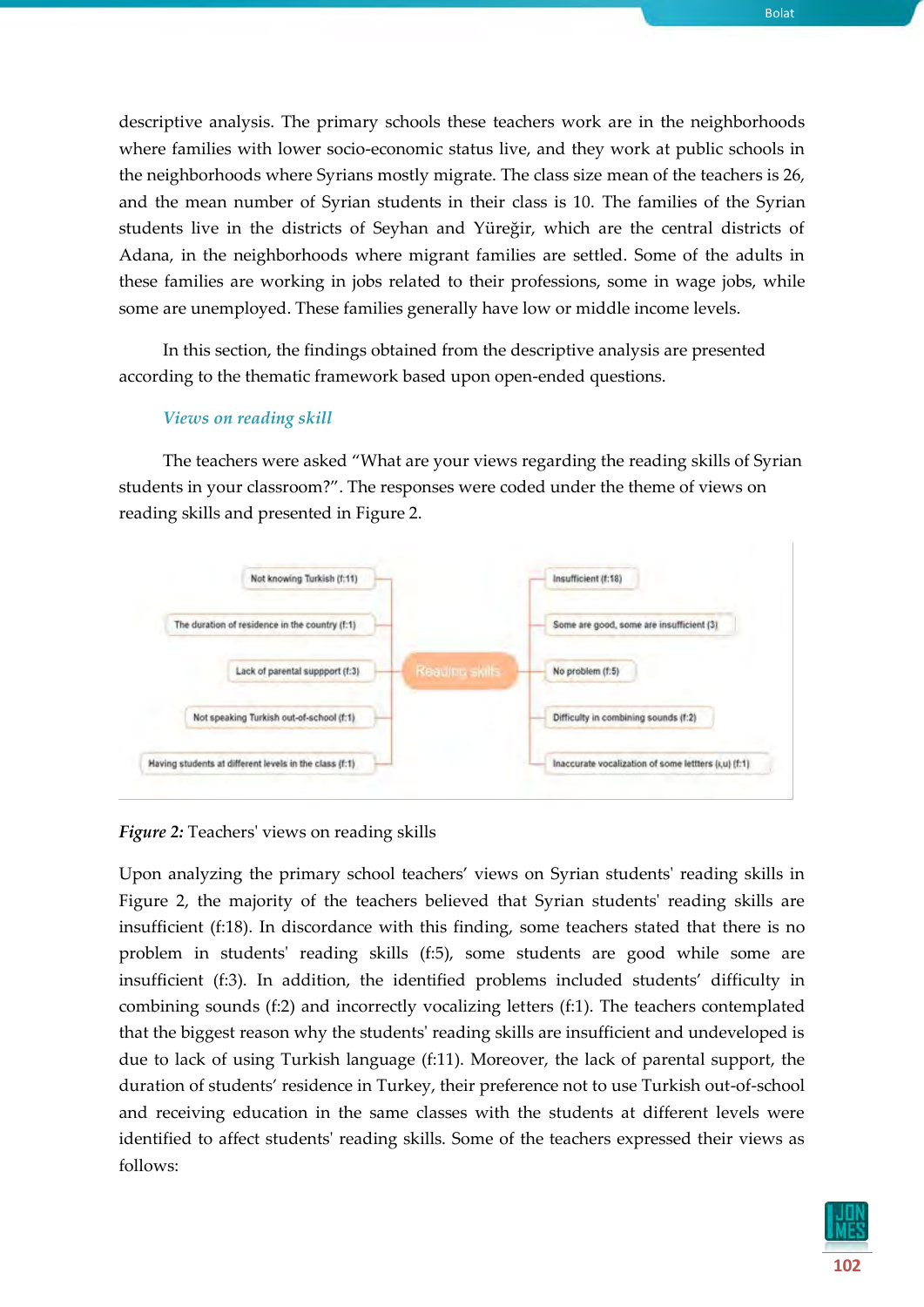**FT12:** *I think they cannot read at a sufficient level. They have difficulty in understanding what they read. They are reading slowly and inaccurately. Letter and syllable mistakes are commonly made.*

**FT8:** *There is no positive progress since they do not speak Turkish; parents, students and teachers cannot get along with each other and they do not come to school regularly.*

**MT2:** *Even though they were in the 2nd grade, their reading skills did not develop as they could not receive family support and also they mostly did not speak Turkish in the family.*

**MT6:** *There are those who can read but do not speak Turkish. I mean they don't understand what they read. The reading levels of the others are usually at a low level.* 

## *Views on reading comprehension skill*

The teachers were asked "What are your views regarding the reading comprehension skills of Syrian students in your classroom?". The responses were coded under the theme of views on reading comprehension skills and displayed in Figure 3.

| Not knowing Turkish (f:10)                   |  |                       |                                    |
|----------------------------------------------|--|-----------------------|------------------------------------|
| Not speaking Turkish except for school (f:1) |  |                       |                                    |
| Turkish should be taught (f:3)               |  | Reading Comprehension | Very poor (f:28)                   |
| Explanation is needed (f:3)                  |  |                       | Some are good, some are poor (f:2) |
| Supported with visuals (f:1).                |  |                       |                                    |

*Figure 3:* Teachers' views on reading comprehension skill

As is seen in Figure 3, primary school teachers envisaged that Syrian students had poor reading comprehension skills (f:28). Different from this finding, the teachers indicated that some of their students comprehended what they read and that some of them had very poor reading comprehension skills (f:2). They listed the reasons for the poor reading comprehension skills as the lack of knowing Turkish (f:10) and not speaking Turkish out-of- school (f:1). The teachers concluded that Turkish should be taught (f:3), texts should be supported with visuals (f:1), and explanations should be made regarding the text or sentence (f: 3) in order to ensure the Syrian students' improvement in reading comprehension skills. Some of the teachers expressed their views as following:

**MT10:** Those *who have insufficient Turkish speaking skills, who have not developed vocabulary yet and who can express themselves with a limited number of words were identified to have difficulties and problems in their reading comprehension skills. In order for the reading and comprehension skills to develop, the student's Turkish must be developed sufficiently, and activities are carried out in the classroom.*

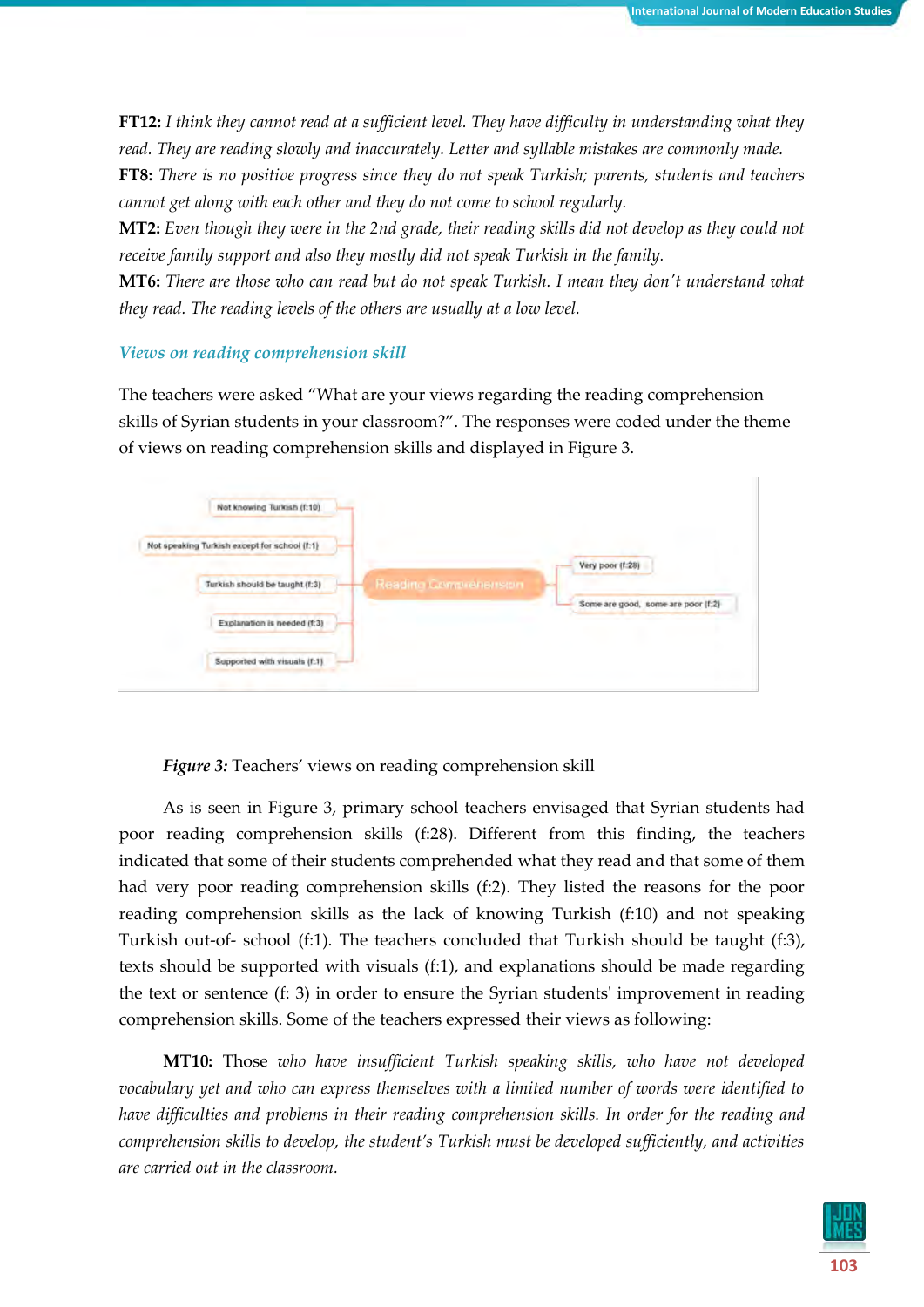**FT9:** *They do not understand most of what they read since they do not know the meaning of the words.*

**FT6:** *Since they do not speak Turkish, they cannot make sense of what they read.* **MT2:** *Reading comprehension skills are not developed as reading skills are undeveloped.* **MT3:** *They have difficulties because they do not know most of the Turkish words' meanings. Views on operational skills (addition, subtraction, multiplication and division) in* 

## *mathematics class*

The teachers were asked "What are your views regarding the mathematical operations (addition, subtraction, multiplication and division) of Syrian students in your classroom?". The responses were coded under the theme of views on the operational skills in mathematics and depicted in Figure 4.



*Figure 4:* Views on operational skills (addition, subtraction, multiplication and division) in mathematics lesson.

According to Figure 4, teachers were found to consider that Syrian students' operational skills were at a satisfactory level (f:18). In addition, some teachers believed that Syrian students' operational skills were at a medium (f: 5) or low level (f: 3). Teachers stated that students' operational skills were affected by those in the Turkish course (f: 9) and that they were better than their reading and reading comprehension skills (f:7) in the Turkish course. Some of the teachers voiced their views as follows:

**MT5:** *Their operational skills are better than reading and understanding.*

**MT1:** *I observed that they have intermediate level skills... Yet, they are better than reading comprehension.*

**FT13:** *They are doing operations at a class-level that are not based on instructions.* **FT10:** *They are more successful in mathematics lesson. They're doing operations.*

# *Views on problem solving skill in mathematics class*

The teachers were asked "What are your views regarding the problem solving skills of Syrian students in your classroom in math lesson?". The responses were coded under the theme of views on the problem solving skills in mathematics and depicted in Figure 5.

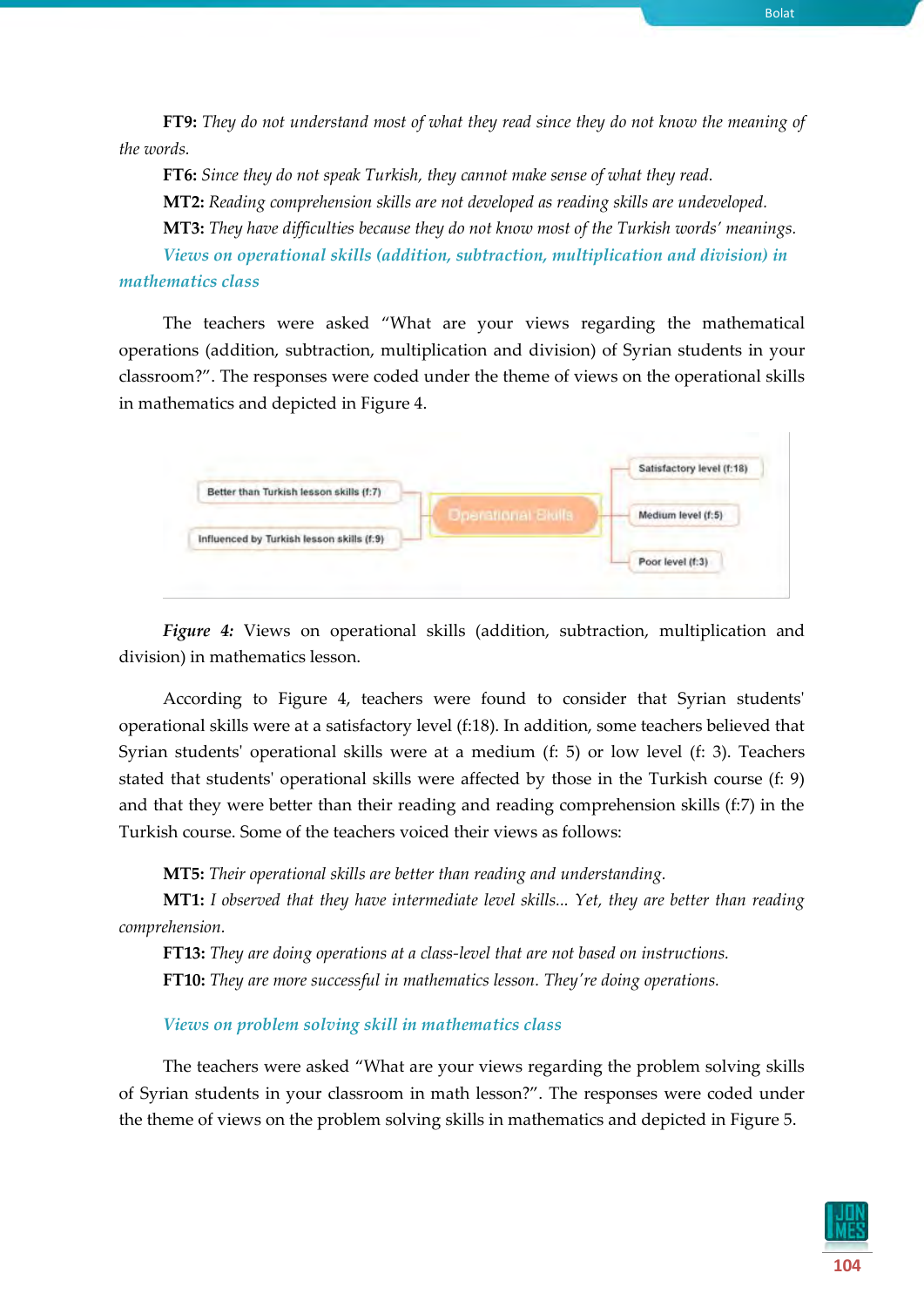



*Figure 5:* Views on problem solving skill in mathematics lesson

As is seen in Figure 5, teachers indicated that students' problem solving skills were very poor in mathematics lesson (f:20). They also stated that the students were incapable of solving the problem since they could not understand they read (f:18). The teachers recommended that the students could understand the problem when their children read or explained the problem (f:3). Some of the teachers expressed their views as follows:

**MT10:** *Syrian students with insufficient vocabulary were found to also have problems in problem solving skills in mathematics lesson. The main problem here is that I am reading but I do not understand or I understand but I cannot express it. The inadequacy of comprehensionexpression skills is a problem.*

**MT2:** *Since their reading and comprehension skills in Turkish are undeveloped, they are normally not sufficient in problem solving.*

**FT1:** *They have difficulties in solving problems due to their poor Turkish expressions and understanding. However, they solve it directly when I read and explain the problem.*

**FT9:** *Success in problem solving is very low due to their limited vocabulary.*

# *Views on the confronted challenges*

The teachers were asked "What are the challenges you have confronted with Syrian students in your classroom?". The responses were coded under the theme of views on the confronted challenges and shown in Figure 6.

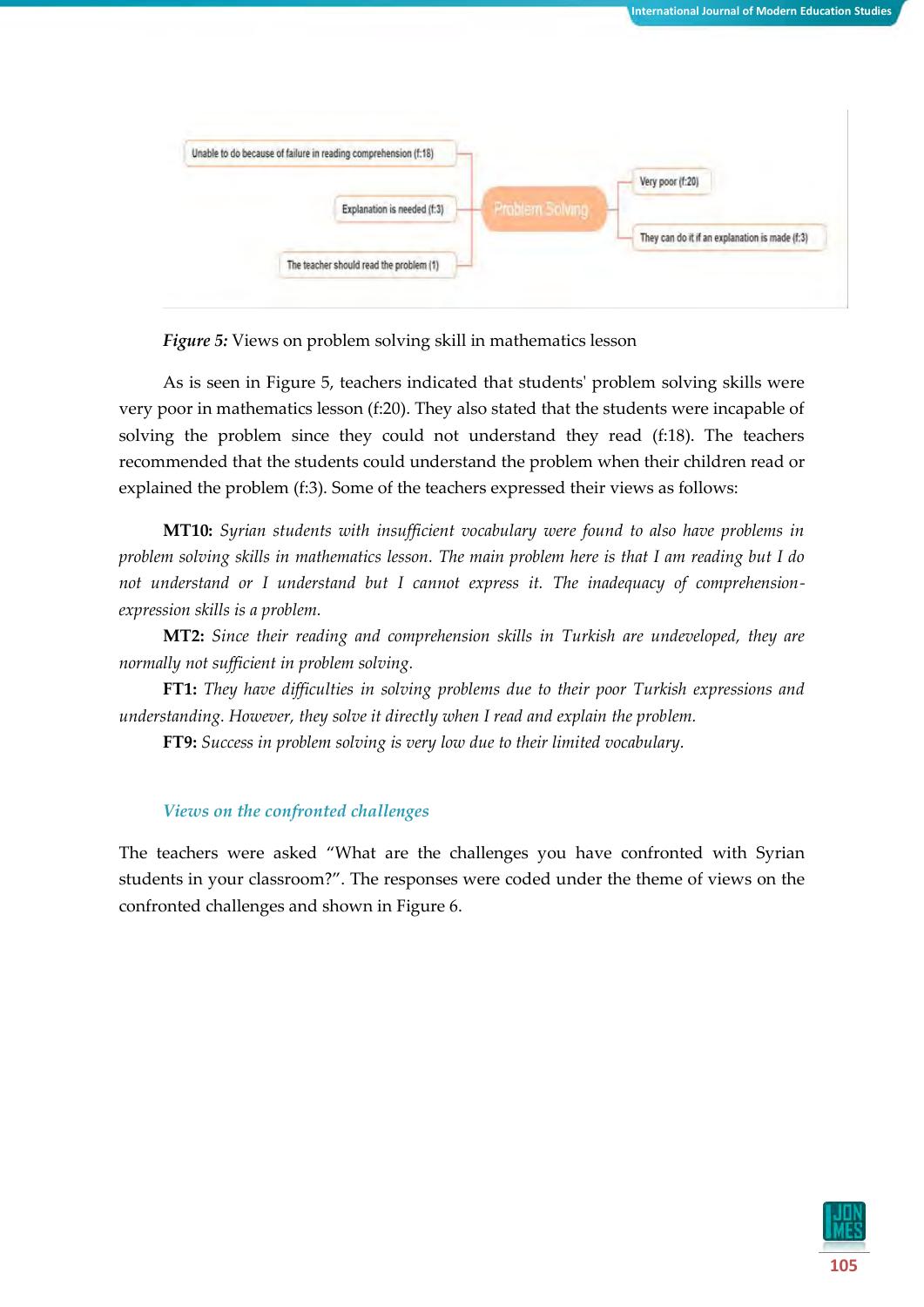

## *Figure 6:* Views regarding the confronted challenges

As seen in Figure 6, there are four sub-themes in the theme of the challenges teachers confronted with Syrian students: peer relationships, problems with students, problems with parents and solution recommendations. Considering teachers' views on peer relationships; some teachers mentioned that the students had good relations with their friends (f:6), while others stated that they did not have good relations (f:6). The biggest challenge encountered in the theme of peer relationship is that students preferred to be friends with those of their own nationality (f:14). Furthermore, playing violent games (f:4) and using violence in problem solving (f: 8) were also among the problems. Some of the teachers expressed their views as follows:

**FT3:** *Generally, they make friends among themselves or if they have elder brothers or sisters at school. If there is a problem, they solve it with their own method (beating).*

**MT10:** *Syrian students generally play games with each other and think that they are not liked or excluded by other students at the school. Their games usually include violence. In fact, even in the adaptation class where all Syrian students are present, students cannot play games together. Their games contain disservice.* 

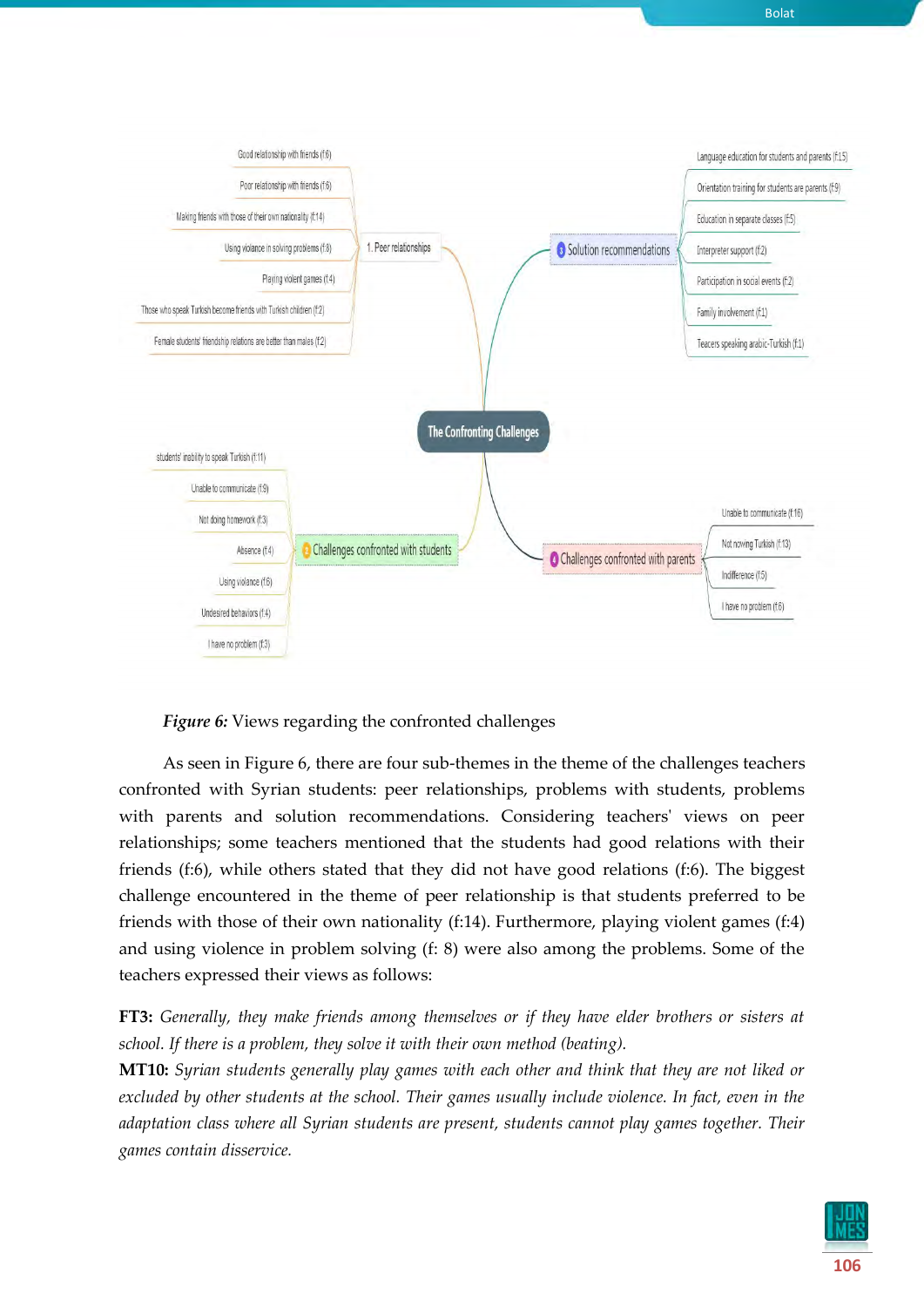The most common problems were students' inability to know Turkish (f:11) and unable to communicate (f:9) in the sub-theme of the challenges confronted with the student. Besides, not doing homework (f:3), absence (f:4), using violence (f:6), and engaging in undesired behaviors (f:4) were the other challenges confronted by teachers. On the other hand, there are also teachers who stated that they did not experience any problems (f: 3). Some of the teachers expressed their views as follows:

**MT3:** *Since they do not know Turkish well, they have difficulty in understanding the lesson and doing the activities. Their education is disrupted as we cannot fully communicate with the parents. Their absence is medium and over.*

**FT11:** *Inability to do their homework properly. Not listening to me in class. I think this may be due to the fact that they don't understand me.*

Considering the sub-theme of the challenges confronted with parents; the problems of not communicating (f:16) and not speaking Turkish (f:13) were found to be mostly experienced. Parents' indifference to their children (f:5), and the lack of their support were among the challenges confronted by the teachers. On the other hand, six of the teachers mentioned that they did not have any problems with parents. Some of the teachers expressed their views as follows:

**MT10:** *The parents of Syrian students are by no means included in education. They do not take sufficient responsibility for their children's education. Families do not attend school meetings and do not follow their students' progress. Parents who cannot express themselves in Turkish do not come to school to ask about their children's progress.*

**MT11:** *I haven't almost experienced any problems. I can even say that they are much more caring and respectful than my other parents.*

**MT1:** *We could not communicate because of the language problem. I tried to talk to a few people through an interpreter.*

Upon analyzing the sub-theme of solution recommendations provided for these challenges experienced by teachers; the following recommendations were presented: language education (f: 15) and orientation training for students and parents(f: 9), education in separate classes (f:5), interpreter support (f: 2), participation in social activities (f: 2), family participation (f:1) and appointment of teachers who know Arabic-Turkish (f:1). Some of the teachers expressed their views as follows:

**MT1:** *First of all, students and parents should be included in orientation training. Before starting school, they should be taught Turkish at least at a level for understanding simple words and commands... During the lessons, there should be interpreters in classes during Turkish lessons...*

**FT5:** *Before starting primary school, they must take Turkish language lessons for at least one year. 1st Grade Primary School is too late to learn Turkish. Syrian students should take compulsory Turkish learning lessons one year before they start primary school.*

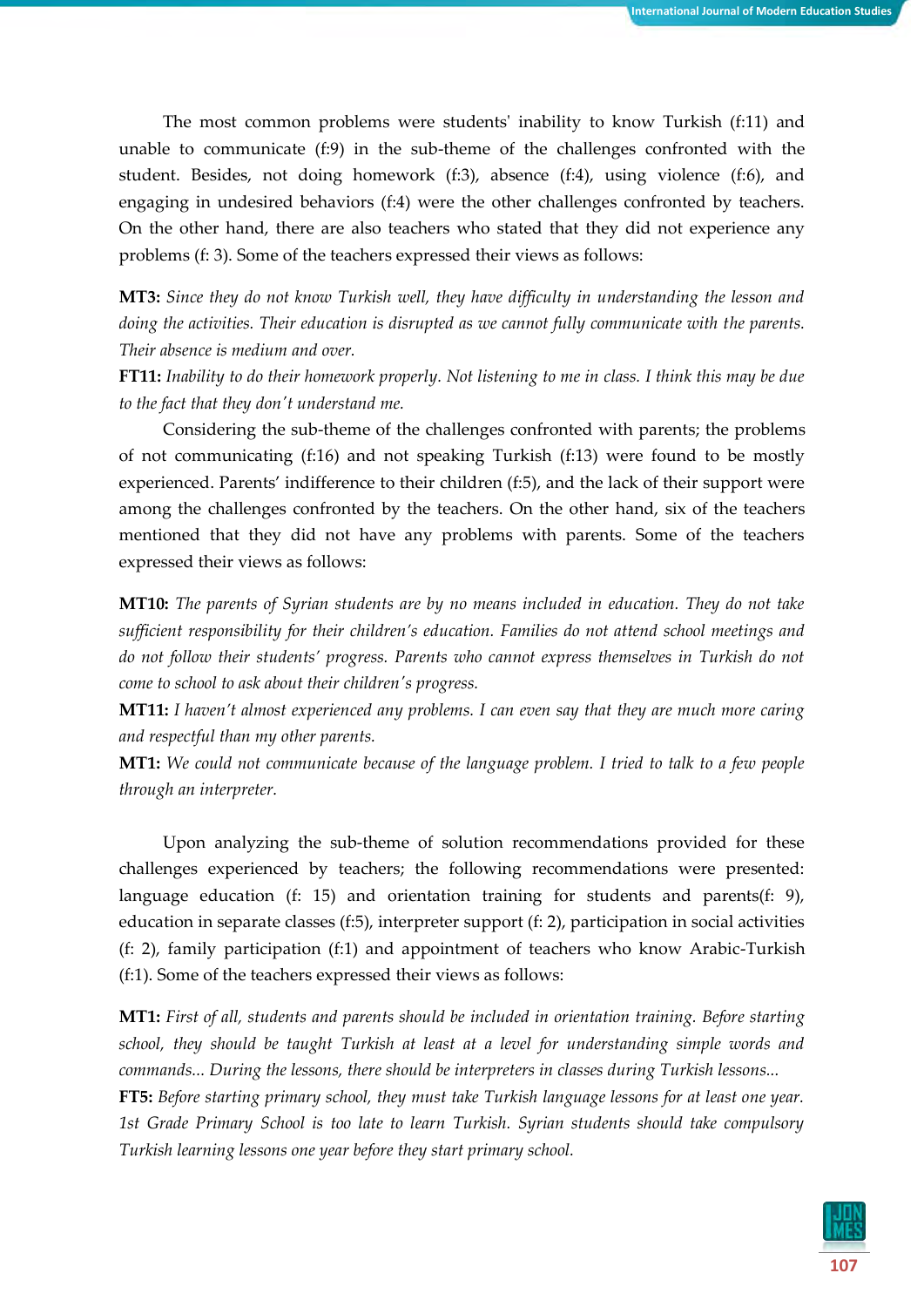**FT14:** *They should definitely return to their own classes after learning literacy-comprehension in another separate classroom.*

# **DISCUSSION**

This research attempts to reveal primary school teachers' views on Syrian Students' Turkish and mathematics skills and the challenges they have confronted. The research used a mixed method in order to obtain in-depth and detailed data.

The quantitative findings showed that Syrian Students' Turkish reading comprehension, writing, listening comprehension and speaking skills were not sufficient. The qualitative findings support this finding. Most of the teachers assumed that Syrian students' reading skills were insufficient. The biggest reason for the students' inadequacy regarding reading skills may be due to the fact that students do not know Turkish. Besides, the lack of parental support, the duration of students' residence in Turkey, not speaking Turkish out-of-school school, and receiving education in the same classes with the students at different levels also affect students' reading skills. The qualitative findings on reading comprehension skill demonstrated that Syrian students' reading comprehension skills were very poor. They stated that the reason for the poorness of this skill is that the students did not know Turkish and they do not speak Turkish out-ofschool and thus the teachers recommended that they be taught Turkish, the texts be supported with visuals and explanations be made about the text or sentence in order to improve it. Likewise, Aykırı (2017) also concluded in his interviews with primary school teachers that Syrian students had trouble in understanding what they read. In the interviews performed with fifteen foreign students attending primary school, Çimşir and Baysal (2020) noted that students mostly encountered problems in Turkish lessons, which require reading, reading comprehension and language skills. In this regard, Boylu and Işık (2020) examined the problems encountered in teaching Turkish to the students living in provinces where Syrian students are densely populated, and concluded that the use of Turkish out of school negatively affects the Turkish learning process, as the people in the provinces where the students live, know Arabic. This result is line with those of this research. In the study conducted with 120 teachers in Greece, Stathopoulou & Dassi (2020) determined that refugee students had a low literacy level. Similarly, Aydın and Kaya (2015) interviewed seven teachers and a school principal and hence emphasized that Syrian students started school without having Turkish education and therefore they did not have Turkish proficiency, affecting their success in other courses.

One of the findings obtained from the quantitative data was that problem solving skills were not sufficient in mathematics lesson. Qualitative findings supported the result in a way that Syrian students' problem solving skills were very poor and this was due to their inability to understand what they read. Teachers also mentioned that when the teacher reads or explains the problem, the students can solve the problem as they understand it. Even though the Syrian students' problem-solving skills were very poor,

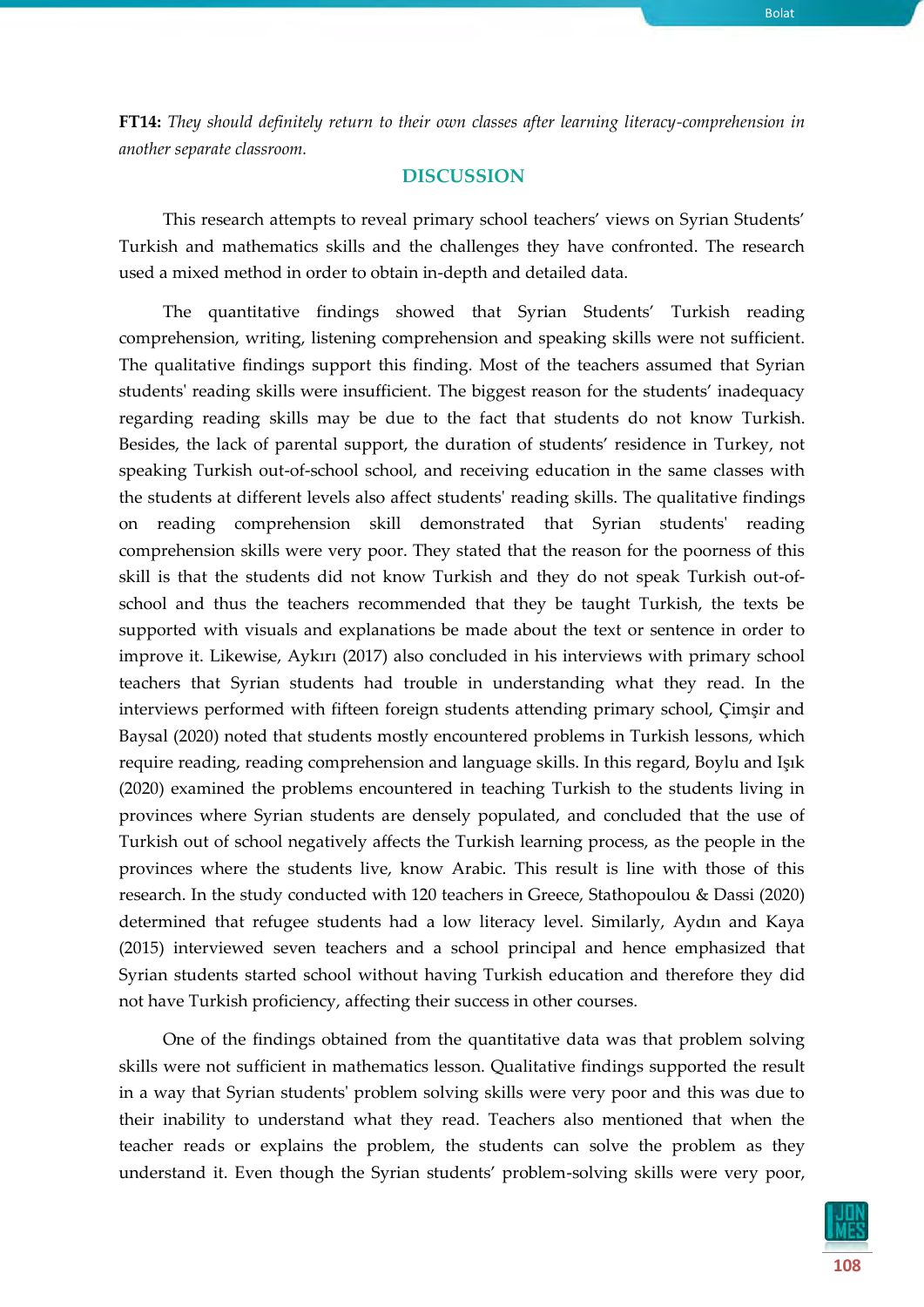that the processing skills in the mathematics course were at a good level is among the qualitative findings. Furthermore, the primary school teachers asserted that Syrian students' math processing skills were better than their reading and reading comprehension skills in Turkish lesson. In a similar sense, Aydın and Kaya (2015) put forward that Syrian students' success in other courses was affected due to the lack of their Turkish proficiency. The results in the same study referring that Syrian students understood numerical lessons much better and they were more successful in these lessons despite having difficulties in language lessons also support the findings of this research. In this context, Çimşir and Baysal (2020) also confirmed that Syrian students had problems in Turkish lessons because they require more reading, reading comprehension and language skills and that they had less difficulty in mathematics lesson than Turkish. Besides, Aksakal (2017) certified that Syrian students had difficulty in verbal lessons that require to know Turkish, yet they were more successful in lessons such as mathematics and physical education that language knowledge keeps in the background.

The quantitative findings suggested the financial resources of the school, the financial participation of the parents, the participation of the parents in the meetings, the parents' help with their students and their homework as well as the Syrian guides were considered as inadequate by the teachers. Similarly, qualitative findings revealed that parents were indifferent to their students, they did not help with their homework, and they had communication problems due to the lack of knowing Turkish. Parallel to these findings, the report announced by Istanbul Bilgi University Child Studies Unit (ÇOÇA) (2015) in order to share the interviews with teachers and administrators revealed that Syrian parents had poor relations with the school and had limited communication with teachers and administrators due to the language barrier. Likewise, Tsioupis & Paida (2020) interviewed fourteen Refugee Education Coordinators affiliated to the Greek Ministry of Education and found that refugee parents had little or no communication with their children's school and teachers. Family support is of great importance for Syrian students to adapt to school and to be successful in their classes. Refugee parents had a decisive role in raising their children's awareness related to the necessity of school education and connecting them with their children's school (Tsioupis, & Paida, 2020). Oikonomidoy & Karam (2020) emphasized that family support cannot be underestimated when it comes to refugee-background children, and that parents' support is required to guide their children's academic learning. In this regard, it is essential that refugee parents make an explanation on the necessity of their children's school enrollment and attendance, and engaging refugee parenst in their children's schooling in the long run (Tsioupis, & Paida, 2020). The language barrier has a significant place in the low participation of refugee parents. However, the lack of support or opportunities provided by schools to parents may also have an effect on this situation. To illustrate, a handbook was prepared in New Zealand to facilitate the adaptation of refugee students and to increase parental involvement, and some refugees were used as resource persons to inform families

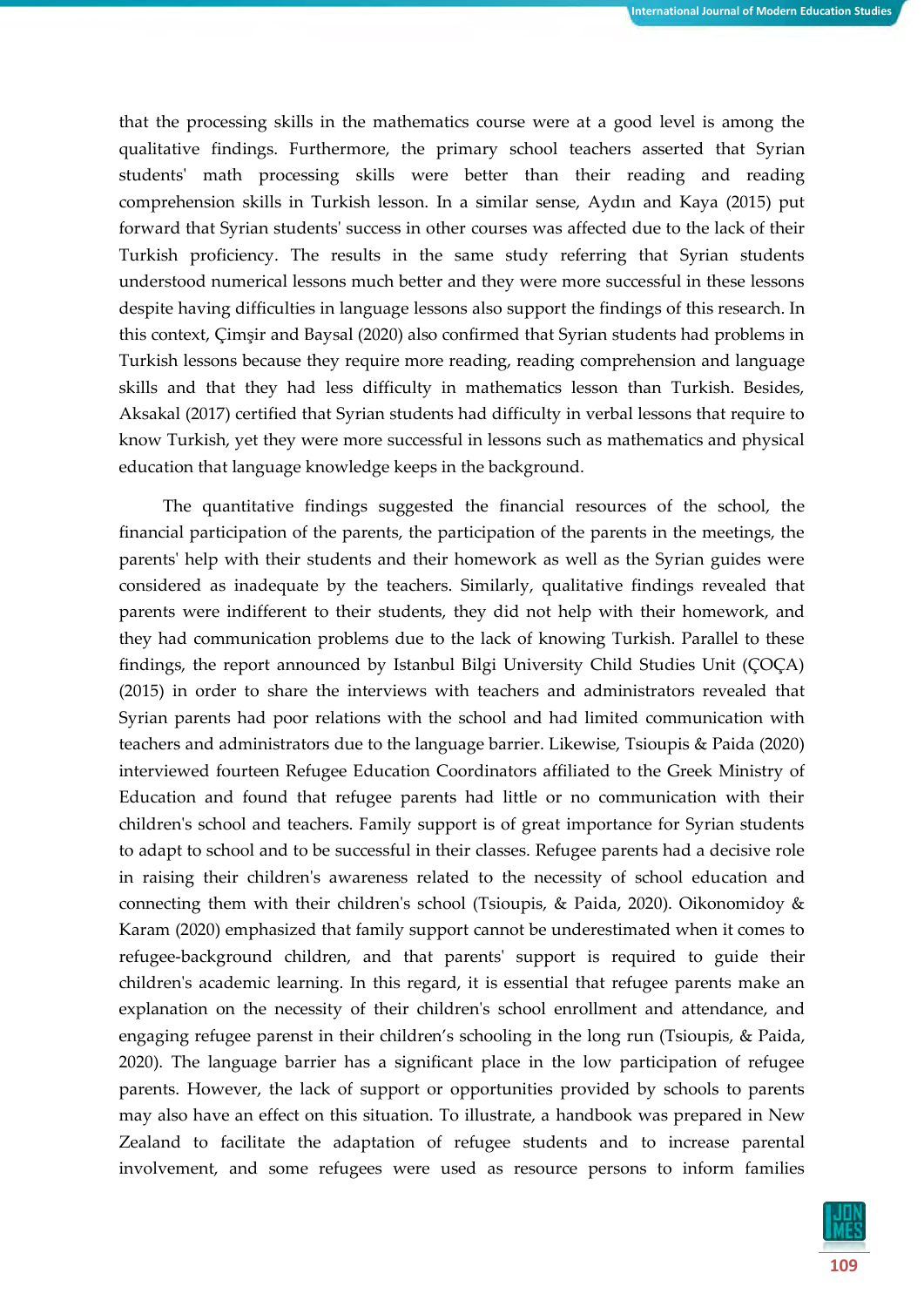regarding homework and the functioning of the school (Ministry of Education Auckland, 2016). The New South Wales Department of Education has taken some measures to help schools strengthen their ties with parents of various cultural and linguistic backgrounds and to develop parent / school partnerships. One of these measures offers a special program for Pacific Communities and Youth Partnerships that includes homework support (MIPEX, 2015). In this regard, parents can be provided language support with the participation of people who know Arabic-Turkish in Turkey. In addition, providing information about the functioning of the school and how to support students can be helpful in ensuring school-family cooperation.

According to quantitative findings, teachers witnessed that Syrian students had problems in one-to-one study and that elder students had an adaptation problem; moreover, Syrian students used mutual violence among themselves and towards Turkish students, they used violence in their games, and that parents used violence against their children. Teachers also declared that Syrian students chose their friends among themselves, they were more absent than other students and that the school guidance service is sufficient. These findings are also confirmed by the qualitative data referring that the biggest problem in the peer relations dimension was to choose friends with those of their own nationality, as well as having problems in playing violent games and using violence during problem solving, absenteeism, as well as communicating. Likewise, Lerner (2012) concluded that refugee students who were placed in classrooms with the direct immersion model in the USA encountered problems in adapting to the classroom due to the language barrier. Bulut, Kanat-Soysal, and Gülçiçek (2018), in their study, interviewed with fourteen primary school teachers who conduct Turkish lessons, and identified that Syrian students' schooling without acquiring sufficient language skills causes communication problems. What is more, a study conducted with refugee children and adolescents in Canada revealed that 86% of refugee adolescents (12-21 years old) experienced some form of bullying such as mockery, social exclusion, physical bullying, unfair treatment, racist insult, and intellectual disdain (Wesley Urban Ministries, 2014). The studies conducted by international organizations found that the drop out level of the refugee students with low skills was higher than other students (OECD, 2016), and refugee children did not attend school five times more than non-refugee children (UNHCR, 2016).

Considering the quantitative findings, the teachers were of the opinion that Syrian students and older students should receive education in separate classes, that they can be multigraded with other classes after this education, that it would be appropriate to create funds by transferring them to schools and to include parents in parents' education. In qualitative findings, on the other hand, teachers suggested training in separate classes to solve problems, establishing preparatory or adaptation classes, providing language training to students and parents, providing interpreter support along with increasing social activities. Providing refugee students an opportunity for getting education in different grades intramural program is one of the models implemented in both Turkey and

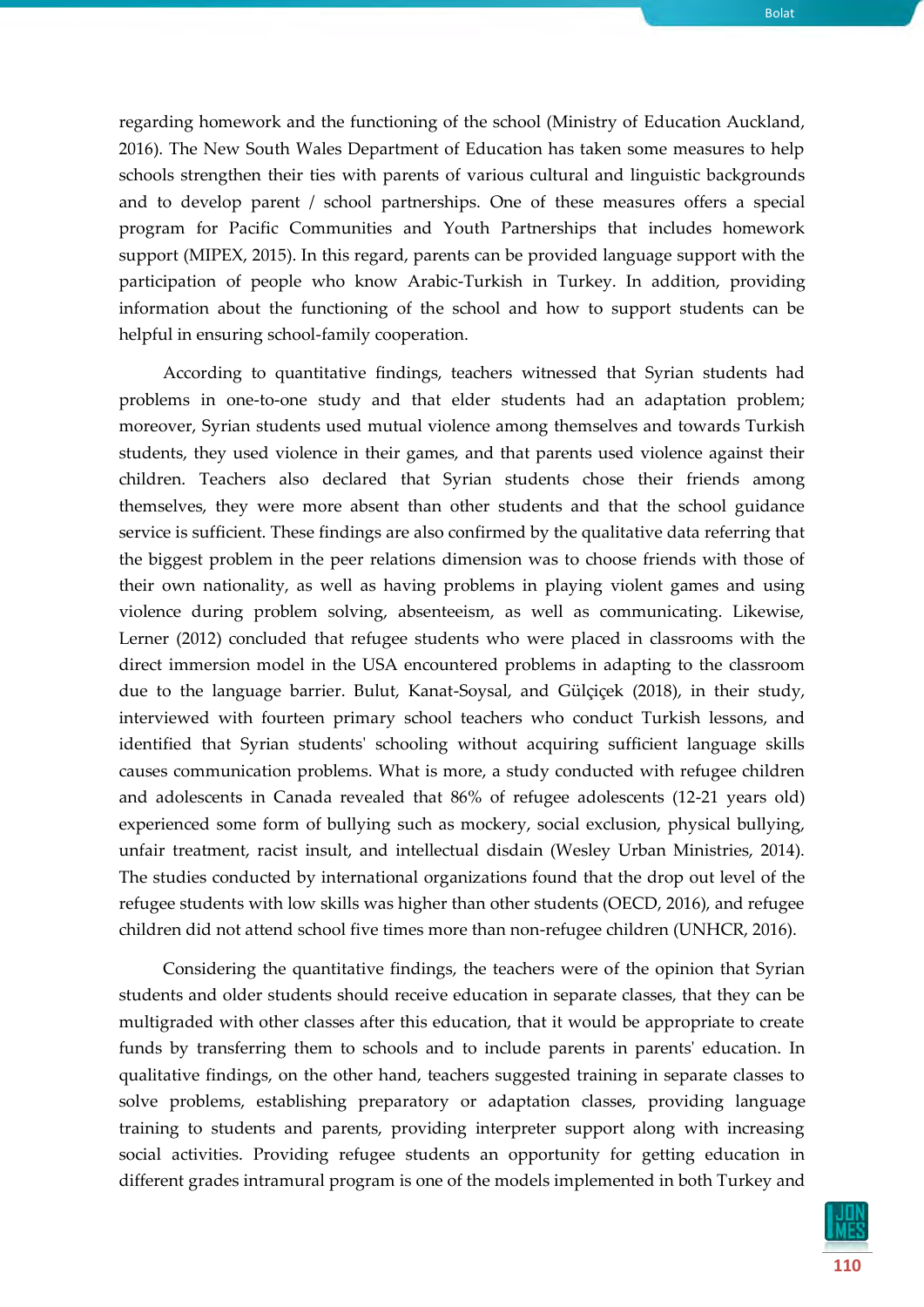different countries. However, teachers believed that this practice should be more widespread. Similar findings emerged in various studies. To illustrate, Çelik (2019) emphasized that orientation training should be provided for Syrian students; Aykırı (2017) recommended to give education in separate schools or classes. Akin to the teachers' recommendation on establishing adaptation or preparatory classes for language teaching, UNHCR (2015) advised that these students be taught Turkish with the practice of Turkish preparatory class or summer school. UNHCR (2015) stressed that not only students but also parents should learn Turkish and they should be informed about the system. Accordingly ÇOÇA (2015) endorsed that language courses should be opened within the Public Education Centers in schools and interpreters should be assigned in schools so as to strengthen the relations between Syrian parents and the school. Similar to the teachers' proposal for increasing social participation, Biçer and Özaltın (2020) advised that activities should be organized to ensure both Turkish and Syrian students' participation; moreover, UNHCR (2015) favored organizing exhibitions and special day celebrations in order to warrant the harmony of Syrian students and to draw attention to the common aspects of different cultures.

# **CONCLUSION**

The research findings revealed that Syrian students' reading, reading comprehension and problem solving skills were not sufficiently developed due to the lack of speaking Turkish. In the same vein, there were communication problems with students and parents due to the language barrier which affects Syrian students' choice of friends and their success in classes. The common opinion of the participants was that Syrian students should receive Turkish education in separate classes (preparatory class) in order to solve the language problem before schooling. Language proficiency is a factor that will facilitate or prevent Syrian students' adaptation to the school and the culture of the host country. It is important for them to learn to speak Turkish in terms of communication; however, it is not enough to achieve academic success. Hence, the development of Syrian students' Basic Interpersonal Communication Skills (BICS) along with their Cognitive Academic Language Competencies (CALP) should be taken into consideration, and studies should be conducted to examine and measure these skills independently.

Over and above, the participants thought that Turkish education should be enabled to solve the communication problem between the students and their parents. At that point, it is of paramount importance to offer Turkish training programs and open courses with a view to promoting both Syrian students and their families. This training can be effective both in facilitating students' adaptation to classes, increasing their success in classes and solving communication problems together with reducing the burden of teachers in the classroom. Turkish education as a foreign language can be given as a separate preparatory class within the schools, or it can be provided in weekend courses at Public Education Centers.

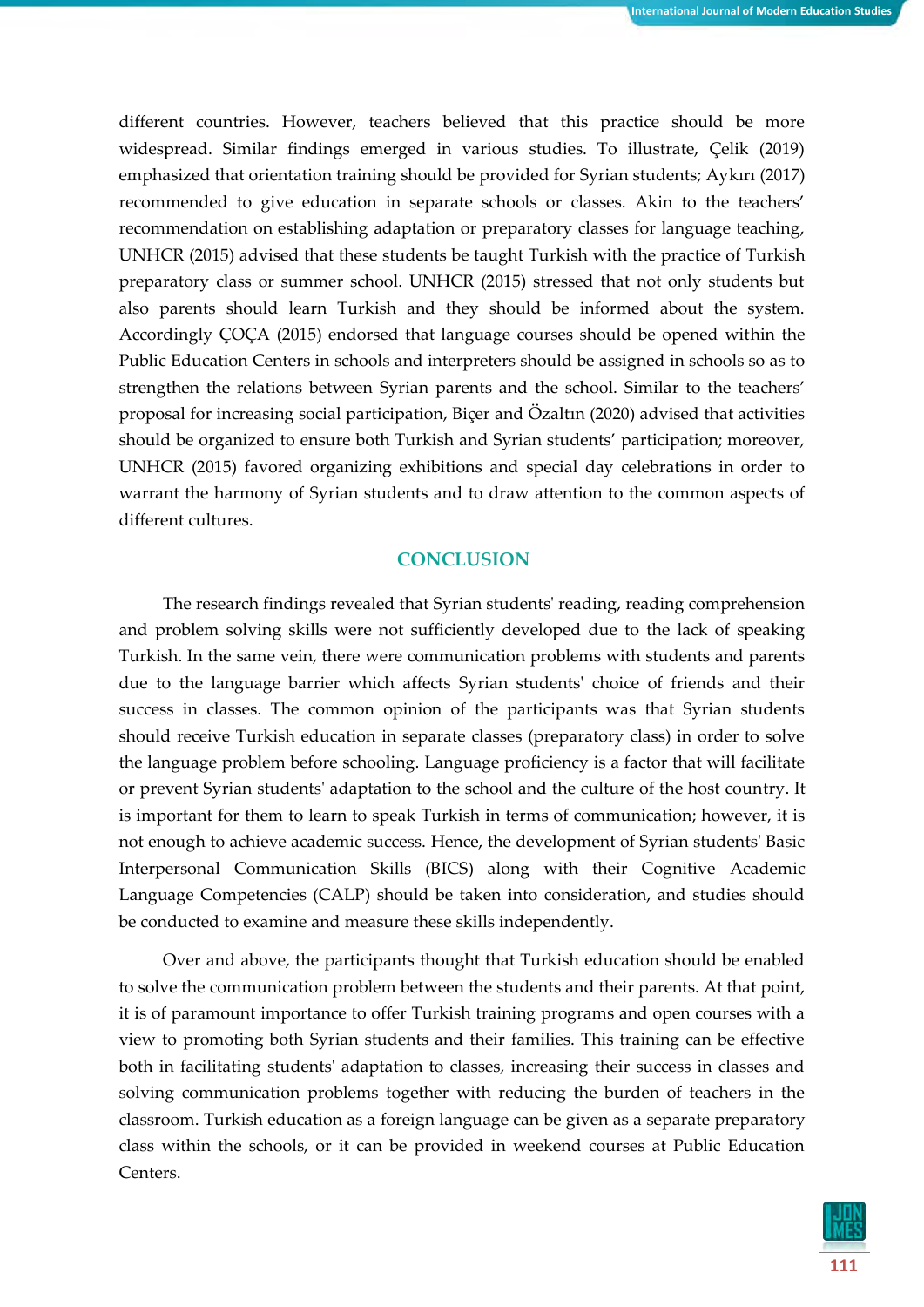Research findings showed that parents were indifferent to students' lessons and they did not help with their homework. This problem may have resulted from parents' not knowing Turkish and having insufficient knowledge about the education system. Without the parental support, it is quite difficult for students to be successful in their school life. School-parent and teacher-parent cooperation is vital for the student to reach the desired level in the lessons and to gain the fundamental skills and values. In this context, it is a must to enroll parents in parent education, as suggested by the participants. It will also be useful to inform parents about the Turkish education system. At this juncture, briefings can be planned by the guidance services of schools as short meetings, weekday or weekend seminars.

One of the research results was that Syrian students were at a good level in operational skills that do not require verbal knowledge, especially in mathematics class. Nevertheless, they did not have the same success in problem solving questions that necessitate reading comprehension. Participants believed that when the problem is explained, students can understand and solve it. Teachers' professional skills and their approach towards students play a significant role in this case. Teachers can explain the problem for their students, and they can help them understand and solve the problem by concretizing it though drawings, visuals or figures, diagrams etc.

This research focused on Syrian students' skills in Turkish and mathematics lessons. Similar studies can be conducted for different courses. Besides, students' and parents' views on this situation of Syrian students can be examined, and different studies can be carried out with the views of the school's counselors.

## **REFERENCES**

- Aksakal, İ. (2017). The problems of adaptation of the Syrian refugee students to the Turkish education system and the classroom environment (Kars Case). *TURAN- Strategic Research Center, (36),* 669-676.
- Aldaraghmeh, H. (2020). *A Research On The Speaking Skills Of The Students Whose Native Language Is Arabic*. Master's thesis. Sakarya University, Institute of Education Sciences, Sakarya.
- Avcı, F. (2019). Teachers' opinions on the problems faced by the refugee students in preschool education institution. *Language Teaching and Educational Research (LATER), 2*(1): 57-80. <https://doi.org/10.35207/later.537817>
- Aydın, H. & Kaya, Y. (2017) Educational needs and barriers for Syrian refugee students in Turkey: A qualitative case study. *Intercultural Education, 28*(5), 456–473. [http://dx.doi.org/10.1080/14675986.2017.1336373.](http://dx.doi.org/10.1080/14675986.2017.1336373)
- Aykırı, K. (2017). Classroom teachers' views on the educational status of Syrian students in their classes. *Turkish Journal of Primary Education*, *2*(1), 44-56.

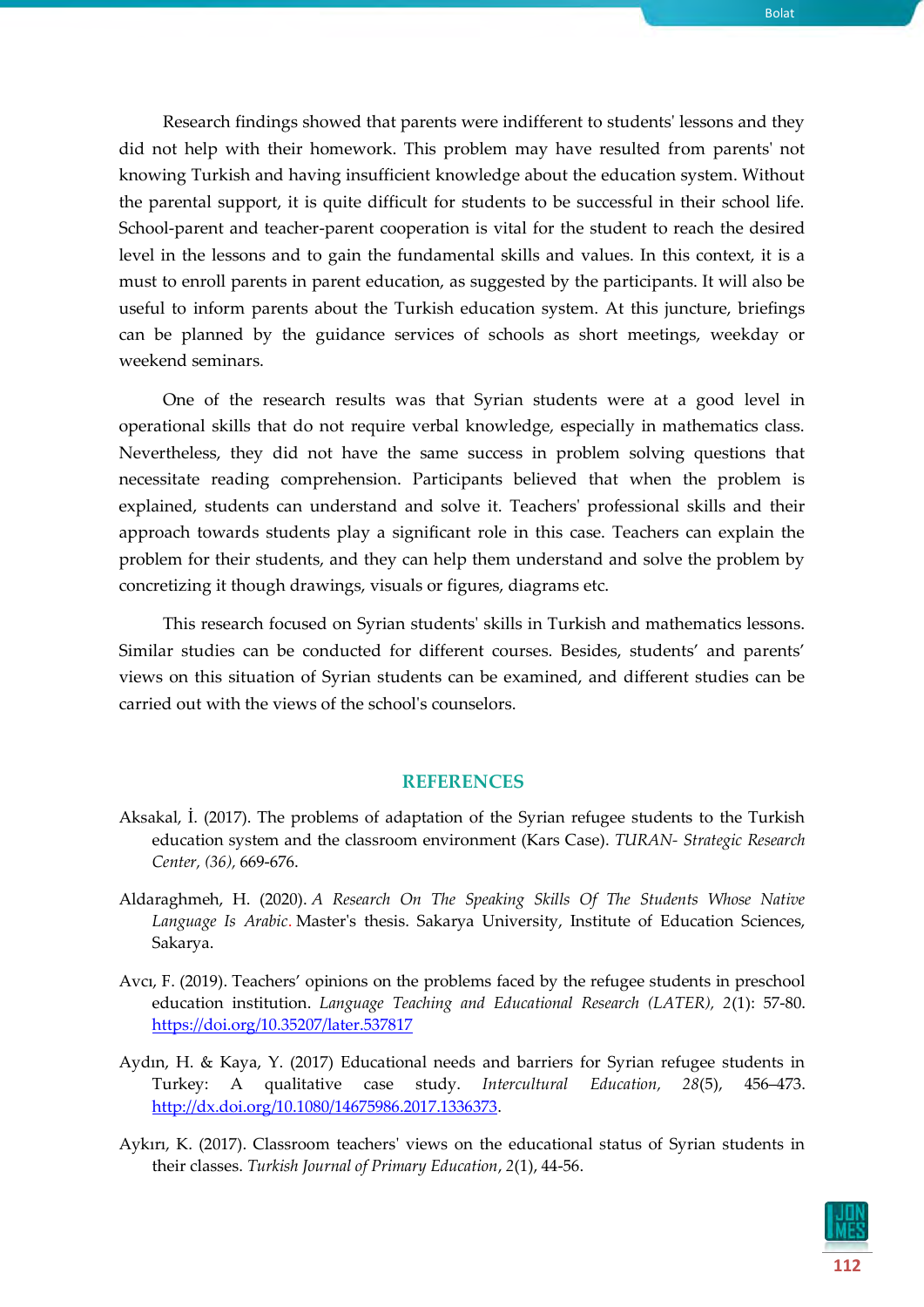- Avcı, F. (2019). Teachers' opinions on the problems faced by the refugee students in preschool education institutions. *Language Teaching and Educational Research (LATER)*, 2(1): 57-80. [https://doi.org/10.35207/later.537817.](https://doi.org/10.35207/later.537817)
- Biçer, N. & Özaltun, H. (2020). Syrian and Turkish student's views on refugee secondary school students' Turkish language skills and school adaptation processes. *Eurasia Journal of International Studies, 8*(23), 348-364.
- Block, K., Cross, S., Riggs, E. & Gibbs, L. (2014). Supporting schools to create an inclusive environment for refugee students. *International Journal of Inclusive Education*, *18*(12), 1337- 1355.<https://doi.org/10.1080/13603116.2014.899636>
- Bosswick, W. & Heckmann, F. (2006). *Integration of migrants: Contribution of local and regional authorities*. Dublin: European Foundation for the Improvement of Living and Working Conditions.
- Boyden, J., Berry, J., Feeny, T. & Hart, J. (2002). Children affected by armed conflict in South Asia: A review of trends and issues identified through secondary research. *Afghan Digital Libraries*[.http://184.73.243.18:8080/jspui/bitstream/azu/3846/1/azu\\_acku\\_pamphlet\\_hq789\\_b](http://184.73.243.18:8080/jspui/bitstream/azu/3846/1/azu_acku_pamphlet_hq789_b69_2002_w.pdf) [69\\_2002\\_w.pdf](http://184.73.243.18:8080/jspui/bitstream/azu/3846/1/azu_acku_pamphlet_hq789_b69_2002_w.pdf)
- Boylu, E. & Işık, P. (2020). Teacher opinions on Turkish learning processes in the provinces where Syrian refugees live intensely. *Bolu Abant İzzet Baysal University Journal of Education Faculty, 20* (2), 1113-1128[. https://dx.doi.org/10.17240/aibuefd.2020..-641783.](https://dx.doi.org/10.17240/aibuefd.2020..-641783)
- Bulut, S., Soysal, Ö. K. & Gülçiçek, D. (2018). Being a Turkish Teacher of Syrian Students: Problems Encountered in the Education of Syrian Students. *International Journal of Turkish Literature, Culture and Education Dergisi (TEKE), 7*(2): 1210-1238.
- Can, A. (2018). *Quantitative data analysis in scientific research process with SPSS* (6th Edition). Ankara: Pegem Academy.
- Creswell, J. W. & Plano Clark, V.L (2014). *Mixed method studies*. (Trans. Edt.: Dede, Y.& Demir, S. B.). Ankara: Anı Publishing.
- Çelik, T. (2019). The Syrian students in the classes of social studies teachers from their perspective. *Sakarya University Journal of Education,* 9(2):383-407.
- Çimşir, S., & Baysal, Z. N. (2020). Investigation of foreign primary school students' problems and solutions about their teachers and course achievements from their perspectives. *Journal Of Medeniyet Educational Research*, *4*(1), 28-45.
- ÇOÇA (Istanbul Bilgi University Child Studies Unit) (2015) *Syrian refugees in Turkey Situation of Children in Public Schools, Policy and Practice Recommendations*. [http://cocuk.bilgi.edu.tr/wp](http://cocuk.bilgi.edu.tr/wp-content/uploads/2015/09/Suriyeli-Cocuklar-Egitim-Sistemi-Politika-Notu.pdf)[content/uploads/2015/09/Suriyeli-Cocuklar-Egitim-Sistemi-Politika-Notu.pdf](http://cocuk.bilgi.edu.tr/wp-content/uploads/2015/09/Suriyeli-Cocuklar-Egitim-Sistemi-Politika-Notu.pdf)
- Demir, S., & Alyılmaz, S. (2020). An evaluation on listening experiences of Syrian students learning Turkish as foreign language. *Bolu Abant İzzet Baysal University Journal of Education Faculty, 20*(3), 1306-1321. [https://dx.doi.org/10.17240/aibuefd.2020..-565877.](https://dx.doi.org/10.17240/aibuefd.2020..-565877)

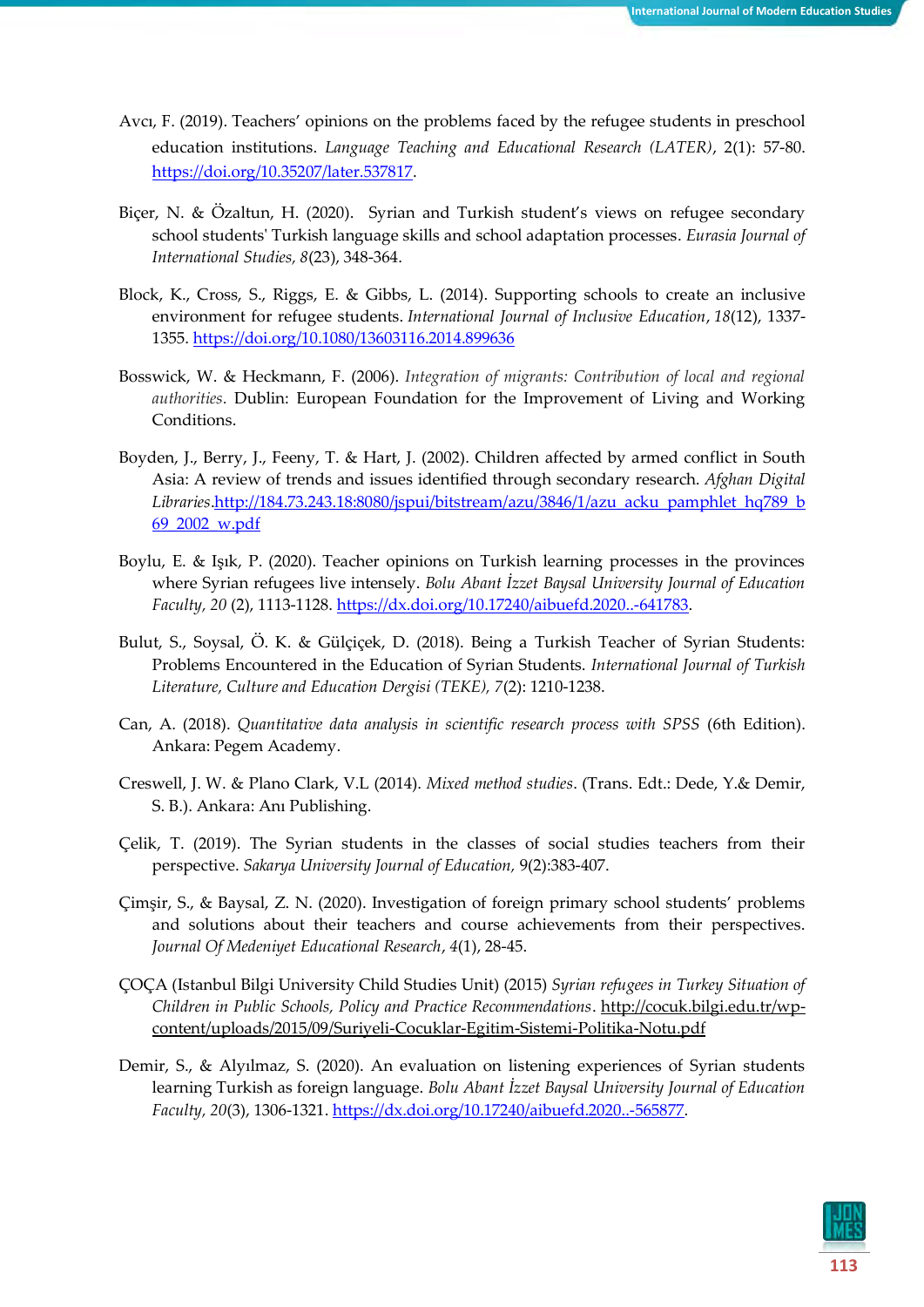- Dolapçıoğlu, S. & Bolat, Y. (2019). The education issues of Syrian students under temporary protection status. *Research in Education,* 0(0): 1-17. <https://doi.org/10.1177/0034523719892019>
- Ergen, H., & Şahin, E. (2019).Problems confronted by primary school teachers in relation to education of Syrian students. *Mustafa Kemal University Journal of Social Sciences Institute, 16*(44), 377-405.
- Gencer, T. E. (2017). An evaluation of the relationship of immigration and education: education needs of the syrian refugee children and challenges of exposed delays in schooling processes. *International Social Research Journal*,10 (54), 838-851. <http://dx.doi.org/10.17719/jisr.20175434652>
- Gün, M. & Baldık, Y. (2017). Training services for Syrian refugee entertained out of the camp in Turkey (Kayseri sample). *Route Educational and Social Science Journal,* 4(2), 287-299.
- Hamilton, H., Lunenburg, F.C, Slate, J. R., & Barnes, W. (2021). Texas Grade 3 Underrepresented Boys and Economic Status Differences in Reading: A Statewide, Multiyear Study Put the title of the paper here. Journal of Educational Studies and Multidisciplinary Approaches (JESMA),1 (1), 8-39[. https://doi.org/10.51383/jesma.2021.1](https://doi.org/10.51383/jesma.2021.1)
- Hayat Boyu Öğrenme Genel Müdürlüğü (HBÖGM), (2021). [https://hbogm.meb.gov.tr/meb\\_iys\\_dosyalar/2021\\_01/27122650\\_ocak\\_2021.pdf](https://hbogm.meb.gov.tr/meb_iys_dosyalar/2021_01/27122650_ocak_2021.pdf)
- Human Rights Watch, (2015). When *I picture my future, I see nothing" barriers to education for Syrian refugee children in* Turkey. [http://madde14.org/images/a/a1/HRWSuriyeMulteciCocukEgitim2015.pdf.](http://madde14.org/images/a/a1/HRWSuriyeMulteciCocukEgitim2015.pdf)
- International Institute for Educational Planning [IIEP-UNESCO] (2011) *Integrating Conflict and Disaster Risk Reduction into Education Sector Planning: Guidance Notes for Educational Planners.* Paris: IIEP-UNESCO.
- Kaplan, I., Stolk, Y., Valibhoy, M., Tucker, A., & Baker, J. (2016). Cognitive assessment of refugee children: Effects of trauma and new language acquisition. *Transcultural psychiatry*, *53*(1), 81-109[. https://doi.org/10.1177/1363461515612933](https://doi.org/10.1177%2F1363461515612933)
- Khawaja, N. G., & Howard, G. (2020). Assessing educational difficulties of students from refugee backgrounds: a case study approach. *Journal of Psychologists and Counsellors in Schools*, *30*(2), 97-111. [https://doi.org/10.1017/jgc.2020.2\[Opens in a new window\]](https://doi.org/10.1017/jgc.2020.2)
- Lerner, A. B. (2012). The Educational Resettlement of Refugee Children: Examining Several Theoretical Approaches. *Multicultural education, 20*(1), 9-14.
- Levent, F.& Çayak, S. (2017) School administrators' views on Syrian students' education in Turkey. *Hasan Ali Yücel Journal of Education, 14-1*(27), 21-46.
- McBrien, J. L. (2005). Educational needs and barriers for refugee students in the United States: A review of the literature. *Review of Educational Research, 75*(3), 329-364. [https://doi.org/10.3102/00346543075003329.](https://doi.org/10.3102%2F00346543075003329)
- MoNE, (2014). Foreign Education Educational Services Circular. Circular No. 21 dated 23.09.2014. Ministry of National Education, General Directorate of Basic Education. [http://mevzuat.meb.gov.tr/html/yabyonegiogr\\_1/yabyonegiogr\\_1.html.](http://mevzuat.meb.gov.tr/html/yabyonegiogr_1/yabyonegiogr_1.html)

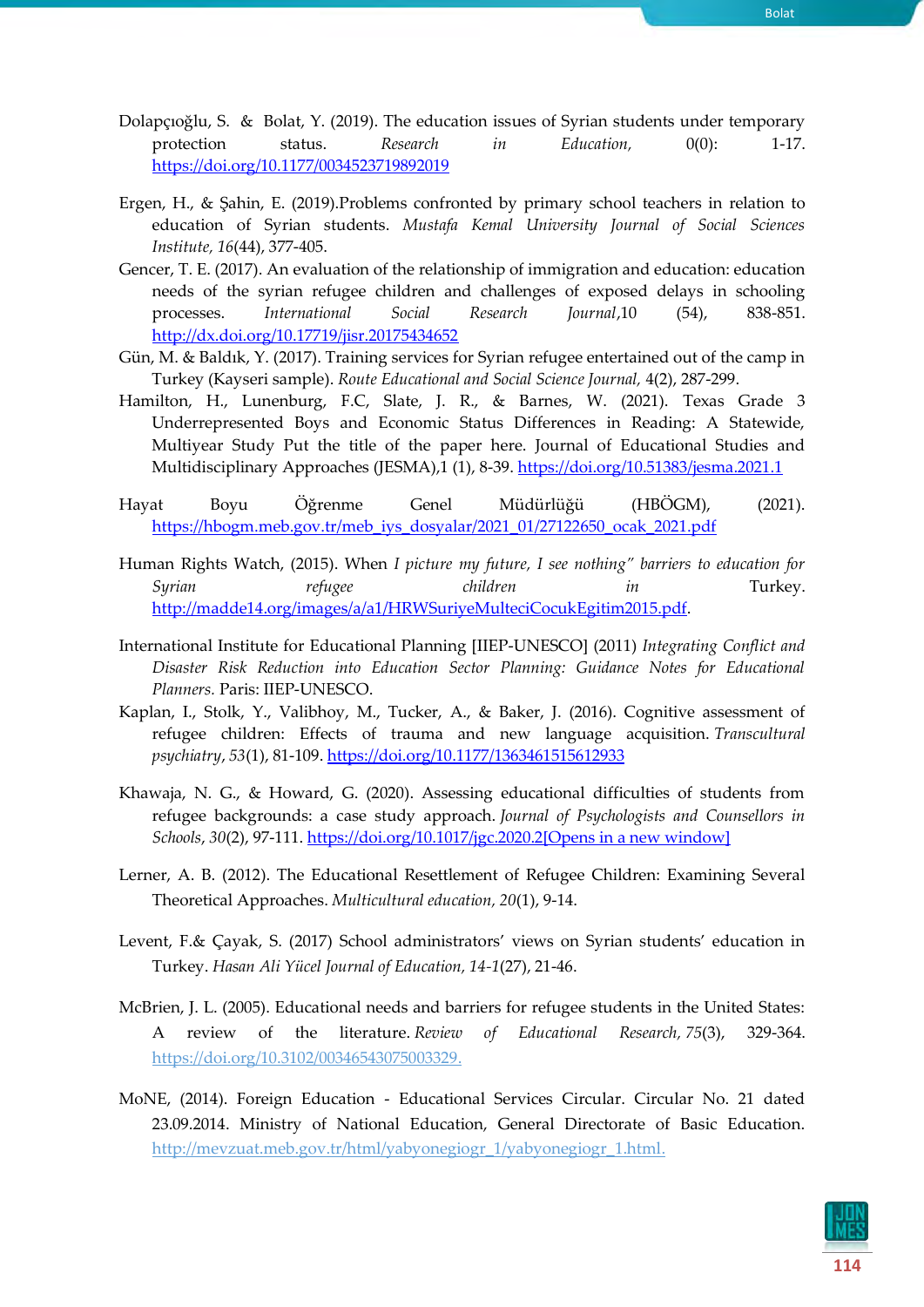- MoNE, (2019). Foreign Students Compliance Class Circular. Circular no: 15. 06.09.2009. Ministry of National Education, Lifelong Learning Directorate.
- Nilsson, J., & Axelsson, M. (2013). Welcome to Sweden: Newly arrived students' experiences of pedagogical and social provision in introductory and regular classes. *International Electronic Journal of Elementary Education*, *6*(1), 137-164.
- Nilsson, J. & Bunar, N. (2016) Educational Responses to Newly Arrived Students in Sweden: Understanding the Structure and Influence of PostMigration Ecology, Scandinavian Journal of Educational Research, 60:4, 399-416, [https://doi.org/10.1080/00313831.2015.1024160.](https://doi.org/10.1080/00313831.2015.1024160)
- Oikonomidoy, E., & Karam, F. J. (2020). Funds of identity and language development: the case of a Syrian refugee-background child. *International Journal of Early Years Education*, *28*(2), 122-135. [https://doi.org/10.1080/09669760.2020.1765086.](https://doi.org/10.1080/09669760.2020.1765086)
- Özkale, U., & Yelken, T. Y. (2020). Analysis of problems encountered by instructors teaching turkish as a foreign language to syrian children and their opinions on their participation in the certification program for teaching turkish as a foreign language. *Journal of Language and Linguistic Studies, 16*(1): 185-212. [https://doi.org/10.17263/jlls.712698.](https://doi.org/10.17263/jlls.712698)
- Papapostolou, A., Manoli, P., & Mouti, A. (2020). Challenges and Needs in the Context of Formal Language Education to Refugee Children and Adolescents in Greece. *Journal of Teacher Education and Educators*, *9*(1), 7-22.
- Peterson, S. D. (2011). Conflict, education and displacement. Conflict and Education: *An Intedisciplinary Journal,* 1(1), 1-5.
- Samara, M., El Asam, A., Khadaroo, A., & Hammuda, S. (2019). Examining the psychological well-being of refugee children and the role of friendship and bullying. *British journal of educational psychology*, *90*(2), 301-329.
- Short, D. J. (2002). Newcomer programs: An educational alternative for secondary immigrant students. *Education and Urban Society, 34*(2), 173–198.
- Short, D. J., & Boyson, B. A. (2012). *Helping newcomer students succeed in secondary schools and beyond*. Washington, DC: Center for Applied Linguistics.
- Sinclair, M. (2001). *Education in emergencies.* In J. Crisp, C. Talbot, & D. B. Cipollone (Eds.), *Learning for a future: Refugee education in developing countries* (pp. 1–84). Lausanne, Switzerland: United Nations Publications.
- Stathopoulou, M. & Dassi, P. (2020). Teaching languages to students from refugee and migrant backgrounds around Europe: Exploring difficulties and teachers' beliefs. *International Online Journal of Education and Teaching (IOJET),* 7(1). 60-82. <http://iojet.org/index.php/IOJET/article/view/792>
- Talbot, C. (2015). *Education in conflict emergencies in light of the post-2015 MDGs and EFA Agendas.*[http://www.norrag.org/fileadmin/Working\\_Papers/Education\\_in\\_conflict\\_emerge](http://www.norrag.org/fileadmin/Working_Papers/Education_in_conflict_emergencies_Talbot.pdf) [ncies\\_Talbot.pdf.](http://www.norrag.org/fileadmin/Working_Papers/Education_in_conflict_emergencies_Talbot.pdf)
- Taylor, S. & Sidhu, R. K. (2012). Supporting refugee students in schools: What constitutes inclusive education? *International Journal of Inclusive Education*, *16*(1), 39-56. [https://doi.org/10.1080/13603110903560085.](https://doi.org/10.1080/13603110903560085)